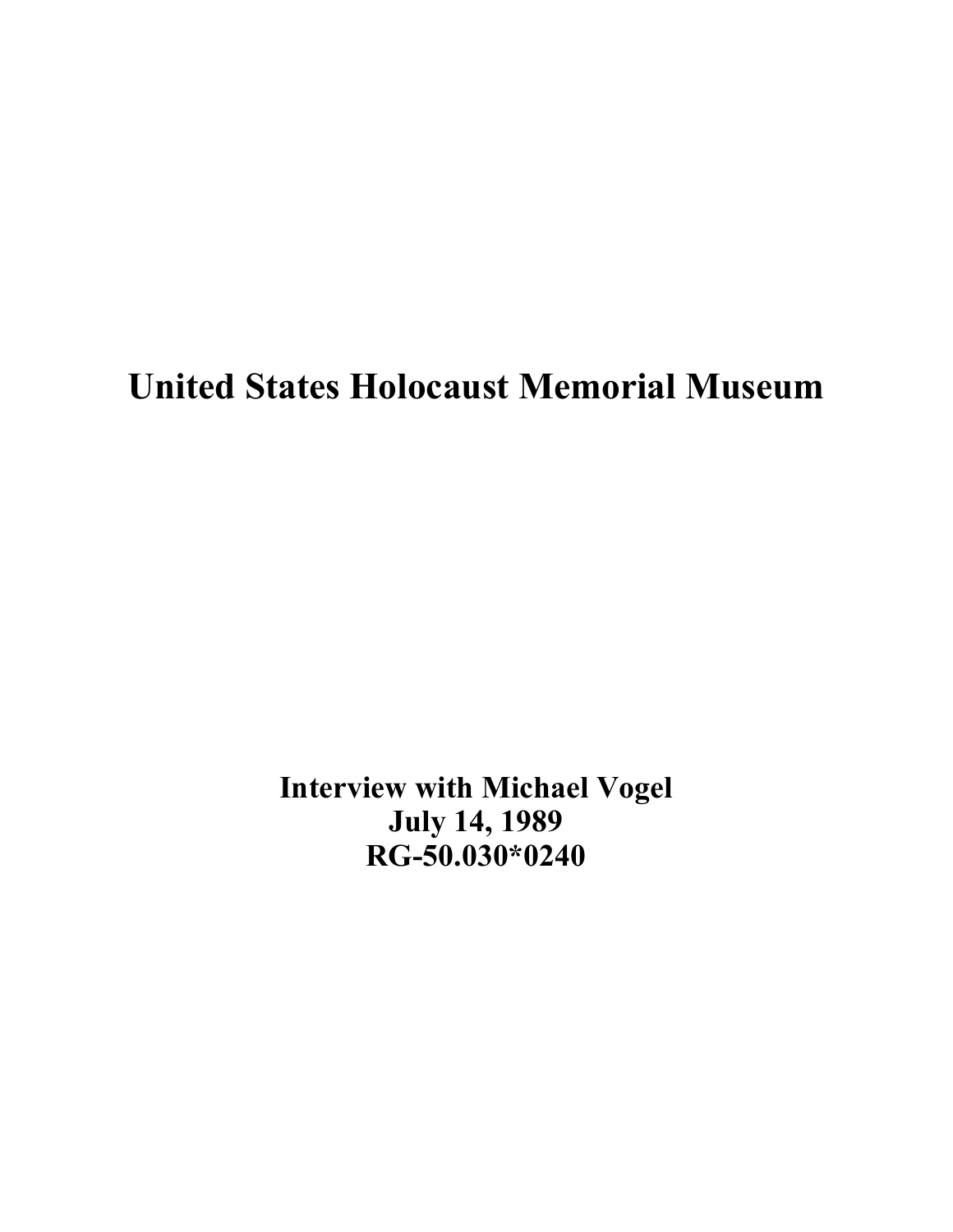## **PREFACE**

The following oral history testimony is the result of a videotaped interview with Michael Vogel, conducted by Linda Kuzmack on July 14, 1989 on behalf of the United States Holocaust Memorial Museum. The interview took place in Washington, DC and is part of the United States Holocaust Memorial Museum's collection of oral testimonies. Rights to the interview are held by the United States Holocaust Memorial Museum.

 The reader should bear in mind that this is a verbatim transcript of spoken, rather than written prose. This transcript has been neither checked for spelling nor verified for accuracy, and therefore, it is possible that there are errors. As a result, nothing should be quoted or used from this transcript without first checking it against the taped interview.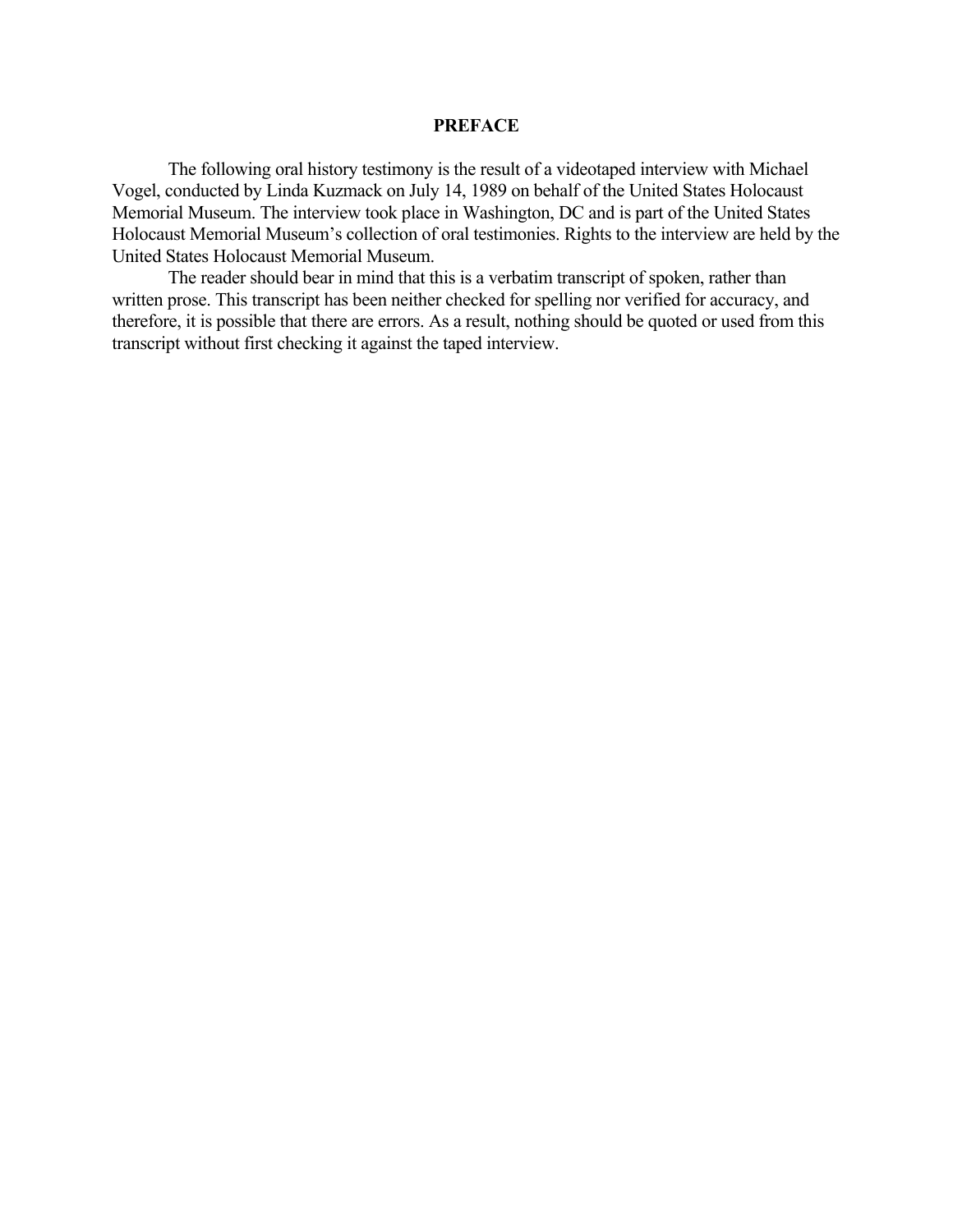## **MICHAEL VOGEL July 14, 1989**

- Q: Uh, would you please give me your name and your date of birth.
- A: My name is Michael V. Vogel. V-O-G-E-L. I was born November 29th, 1923.
- Q: Where were you born?
- A: I was born in Jacovce, J A C O V C E, Czechoslovakia.
- Q: Tell me about your childhood, about your growing up. What was it like for you?
- A: I come from a family, my parents, my father was a businessman, he was a cattle dealer, in the small community of Jacovce. We stayed in Jacovce until I became six years old. I had an older sister and a younger brother. We then moved to a larger community which is called Topol any,  $T - O - P - O - L - C - A - N - Y$ . C with a umlaut [ha\_ek]. And the reason for the move, because of schools. My father wanted to put us into a larger school, school which was in Topol any. And we lived in Topol any, we started, uh, Jewish schools, and soon after, two more children were born in our family. I can give you their names. My name used to be Moshe, which was, uh...they used to call me M - I - S - O, S with an umlat [Mišo with a ha\_ek]. My sister who was older than my, uh, than I am, was name was Rose, Ro\_i--R - O -Z with an umlaut [ha\_ek]- I. My younger brother, who was not quite two years younger than me, his name was Arpad, A - R - P - A - D; and I had a sister Marta, M - A - R - T - A; and a little brother, the baby brother, whose name was Maxmilian. We lived a fairly happy life in Slovakia. Well, it was part of Czechoslovakia--this was the region of Slovakia. It was Czechoslovakia, but our part was called Slovak. We were the Slovaks. Antisemitism was there, always there. I remember when we used to play soccer as kids, there was never boys against boys, it was always the Catholic against Jews. That was the kind of soccer games we used to play. But we got along as well as one could get along. We stuck to our ways and they stuck to theirs. Uh, we were quite religious, especially our mother. I even remember my bar mitzvah in 1936. Uh, my grandparents on my mother's side, my mother by the way came from another community, uh I would say sixty, seventy kilometers from Topol\_any. Her maiden name was Feldman, and our grandparents, her parents, were there at my bar mitzvah, which we called the grosse shul--the big temple, the big shul. Our rabbi was a very famous guy. His name was Abraham Weiss. And we had to go to temple, to shul, every morning and especially before I became bar mitzvah. And then of course after that, every morning. We all went to the Jewish schools, except my sister. My sister was sent to Vienna. Now she was a pre-teener, pre-teenager, where my father's youngest sister lived; and she stayed with her a couple of years to go to school there. Uh, I would say from '35 to '37. And then she was sent back when Hitler started the rumbles. This was before the Anschluss in 1938 in Austria. We knew of problems in Germany. We knew of some problems but no one...no one paid much attention. Everyone felt ah nothing's going to happen to anyone. But we found out later that it did. Because in 1938 when Hitler marched into Austria, and annexed Austria so to speak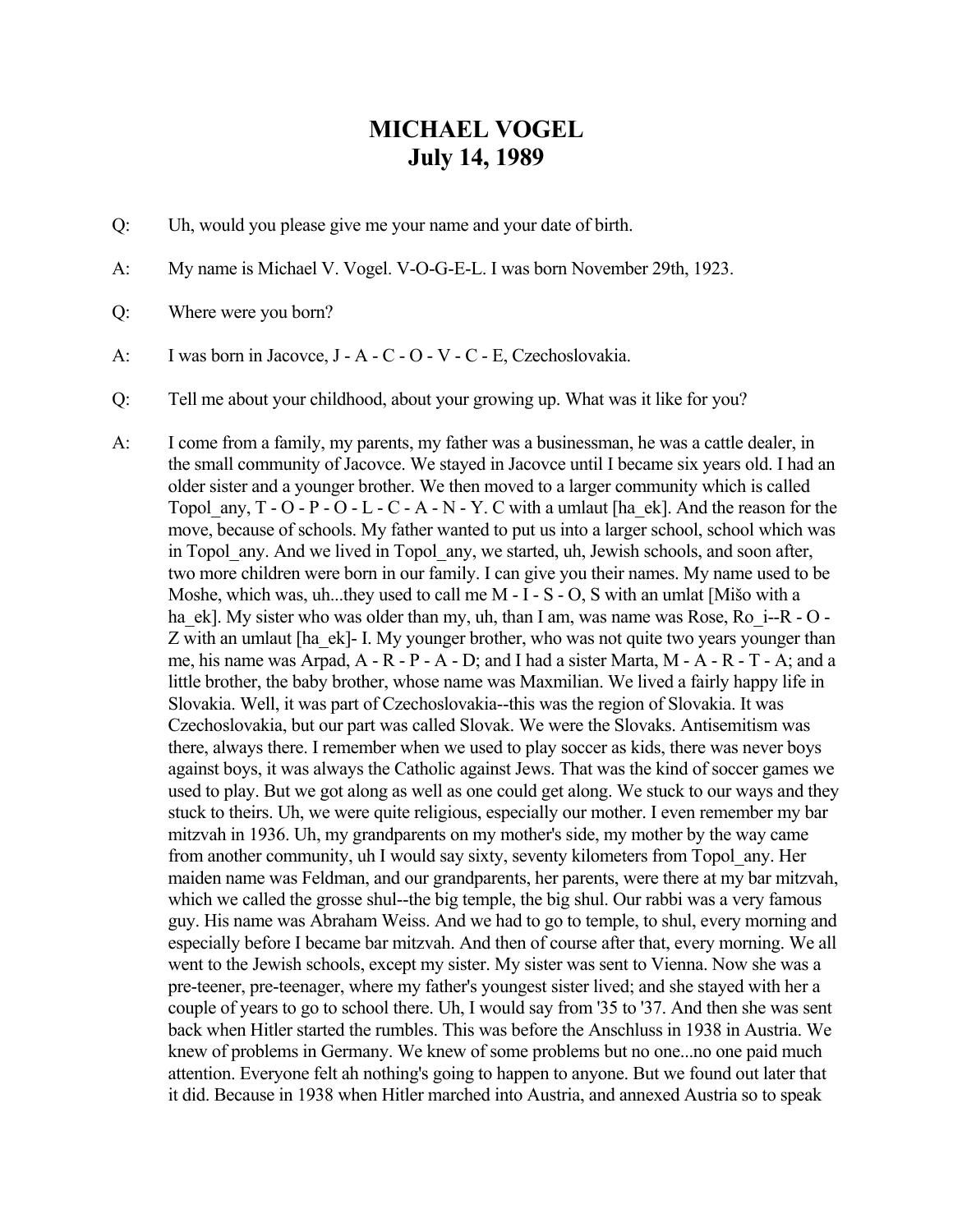as part of Germany, he started to take the Jews on the streets. We heard on the radios, those of us who had radios, what was going on - the beatings of the Jews, the break-in of the shops and that type of hooliganism that was going on. And pretty soon we found the Austrian Jews were running away from Austria and came to our towns. And my mother took an Austrian lady in to us. We didn't have a huge home but the five children but we gave her a spot to stay. But most of all I remember is when the Czechoslovakia mobilized its armed forces. And the reason for the mobilization was because Hitler wanted to take part of Czechoslovakia which known to us as Sudetenland into Germany. He wanted to annex Sudetenland into Germany. That was a Germanic-speaking part of Czechoslovakia. And I remember my father was also taken into service, and I still remember the narrow street as the five children and our mother walked with our father to the railroad station to wish him well, to say goodbye to him. And, of course, the famous Neville Chamberlain quote, "peace in our time." And peace in our time never came; because as soon as he [Chamberlain] probably closed the door of 10 Downing Street, Hitler marched not only into Sudetenland but he took over the Czechs, Bohemians, Moravians. But Slovakia, the region where I was born, didn't, never seen a Nazi. Nazi soldiers never marched into Czechoslovakia, into Slovakia. So what happened with us, the Hlinka Guard, Guard, Hlinka, which  $H - L - I - N - K - A$ , was formed, and then in March 15, 1939, is when Slovakia became the puppet government of the Nazis. The Hlinka Guards, these were people that were our neighbors, people that our parents did business with, that grew up, and lived with practically. They became the Guards.

## Q: O.K., the Guards did what?

A: Guards? Their function was, this was the Nazi-type, almost like an SS-type guards. So what happened with the Jews in particular, of course, only to the Jews in Slovakia as a matter of fact, all Jews from the age of six had to wear a yellow Star of David, sewn on the left breast of their outer clothing, with the inscription, Jude, Jew in German. I remember we couldn't, couldn't walk the streets together. No more than three or four Jews could walk the streets together. And, of course, curfew. By eight o'clock all of us had to be in their homes. We couldn't shop, uh, uh, any time we wanted to, only designated hours. And since my father was, uh, a cattle dealer and horse dealer, while my father was, uh, gone, I became, I was the oldest boy, my sister was older than me of course, so I was sort of in charge of knowing some of the millers, some of the flour millers, and go to pick up flour for our family. And you couldn't do it during the day because if you got caught, the Hlinkas would get to you and of course you were punished. Midnights, uh, middle of the nights, was when my mother and I and a couple of other Jewish ladies would go, go to the miller and pick up flour so we could have bread. And it was all black market, and you always paid through the nose. (Laughter) Everyday there was a new law read to us or posted on, on bulletin boards - they had these little round, uh, stalls where you would come and read the bulletin what happens next to the Jews. Uh, we were harassed, beaten on the streets, and of course the businesses were taken away from all the Jews. My father business, my father's business was given to the person who worked for him. And my father had to work there to show him how to do the business, to sell the cattle. And my father never believed that anything would happen to us. Almost to the last minute. He said no, he - the reason for that was because most, most of these people,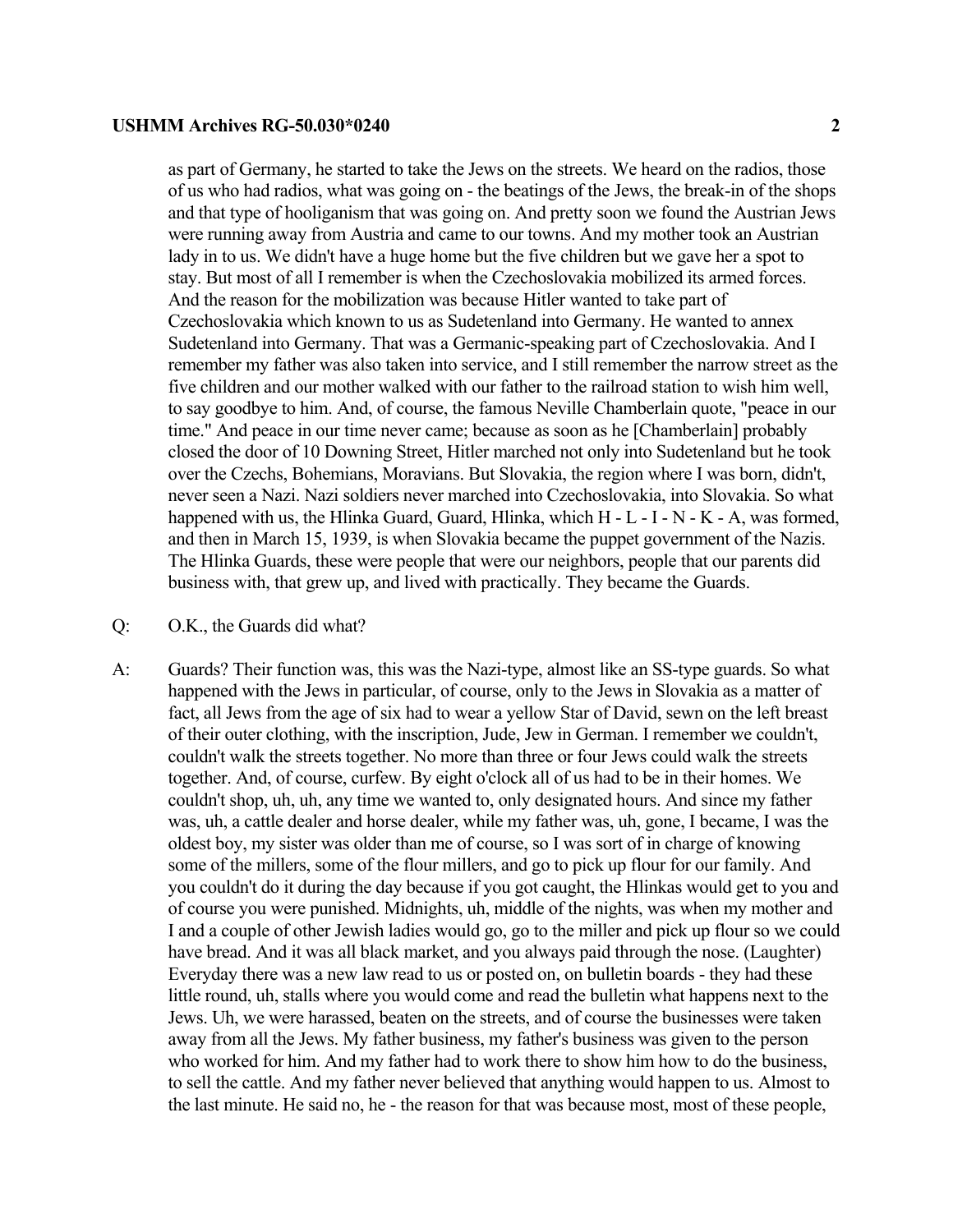first of all, we were Slovaks, Czechs, we were born there. No one's going to bother us. And second, my father also dealt with the Czechoslovakian government. He sold cattle and horses to the government for, for the armies and that, uh, type of business. So he said no, nothing's going to happen. This will, ah, this will pass. But it didn't. Because we were harassed, we were beaten, and in early 1942, end of 1941, early 1942, we heard that they are going to put us into camps. There was a rumor at one time, too--which was not even a rumor. Actually it was the truth, that the Jews will be shipped to Madagascar.<sup>1</sup> Uh, I was a kid, I never knew, I was a small young teenager. But it didn't happen. Instead of Madagascar, myself, my older sister, and my next brother--Rose, myself and Arpad--were told to report to the Town Square. All young Jewish boys and girls. When they rounded us up, they told us that we're going back to our homes, pack our belongings - take food and clothing with you - you're going to be relocated and your parents will join you. They took us about two hours from our home town to the first war camp. It was called Arbeitlager. And the camp, the name of the camp was Nováky, N - O - V - A - K - Y, manned by large group of SS, of, uh, Slovakian Hlinka Guards. Mind you, we have yet to see an SS officer. Let me, let me re-track back for a moment if I may. Uh, the first time that have seen German soldiers was when Germany was invading Poland, September 1st, 1939. And how we seen them, the German army was going through Slovakia to get to Poland, because we were first and then came Poland. But we felt them. My father had to take the cattle from his stalls, from his, and the horses, and deliver it to the Town Square for the German army. Beaten by these, uh, by the Hlinka Guards behind him, going fast, to give this for the Germans to take with them as, as food and and horses for, for carrying their materials, war materials. That was the first time that I'd seen a German soldier. And when we'd seen them on those little motorcycles with the side little car and, and, and trucks and horses pulling their, their - that's how we've seen - that's the first time we've seen the Nazi soldiers, the German soldiers. This was the Wehrmacht at the time. So, we never had anything to do with them as far as being our guards yet, because our guards were the people that spoke Slovak just like we did. And when we arrived to Nováky, they loaded us on to trains after we loaded, after we packed our belongings at home. They came with us to our homes so we wouldn't run, we wouldn't hide, and they had enough of these guards all over, all over the city.

- Q: Did you know any of your guards?
- A: Oh, absolutely, by names.

i<br>L

- Q: Tell me about your conversation with them.
- A: Well, they would come, first of all they became ruthless. O.K. The word " id" was common. " id" is a Jew. "We finally got you ids," and that type of words, and beating. They all had clubs and rifles and canes. Whatever they had they would beat you. These were people, this one guy in particular, his name was Martin\_ek (ph), who was the barber, who was our barber. We used to go to the barbershop - he worked for a Jewish barber called Dezider (ph)

<span id="page-4-0"></span><sup>&</sup>lt;sup>1</sup> The Jews were never deported to Madagascar.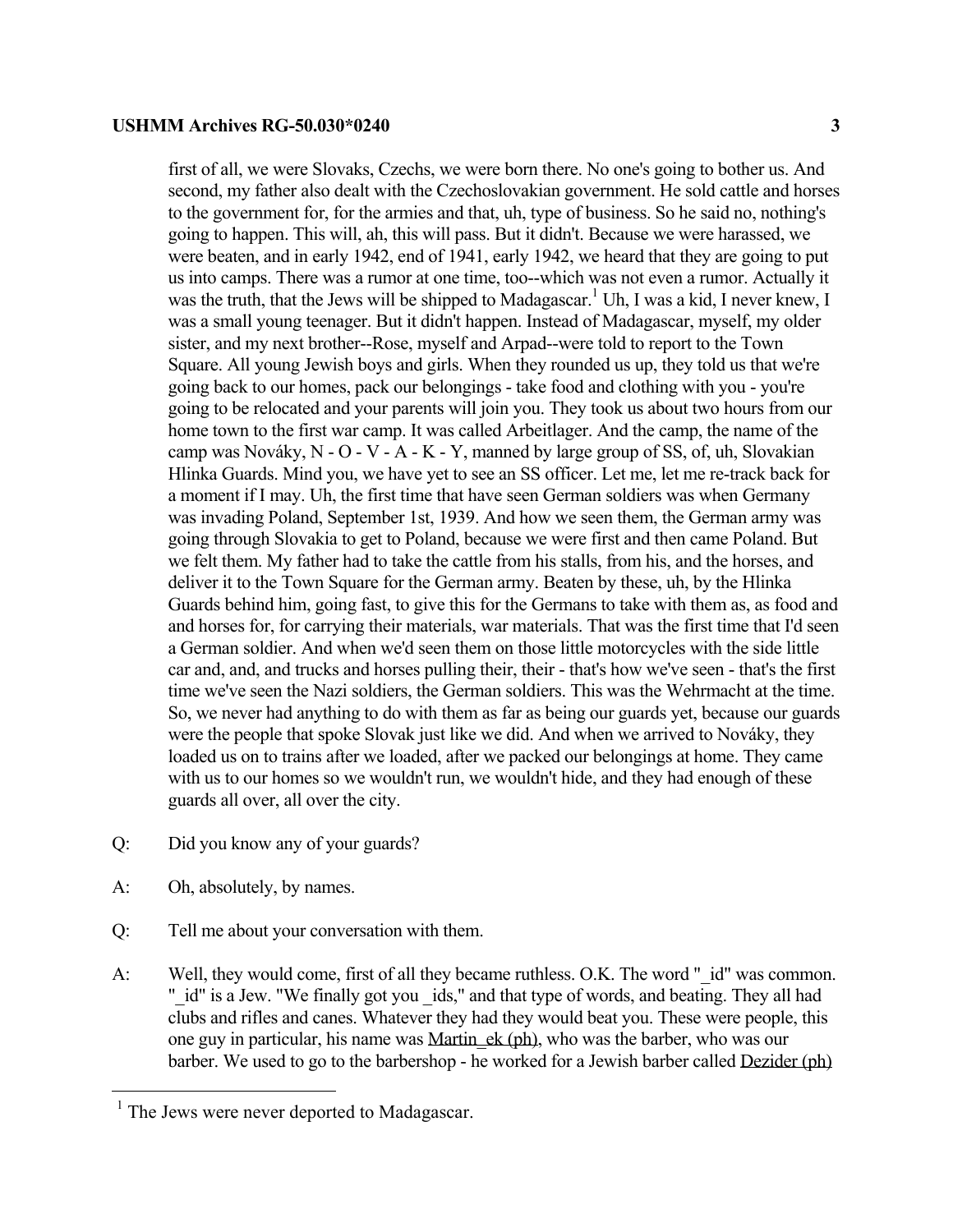Banau, B - A - N - A - U. The poor guy perished in Auschwitz, but you know. And this Martin ek (ph) was my barber. He cut my hair, cut my family's hair, and he, you couldn't ask for a nicer guy during the time (laughter). He was also an alcoholic but most of them were. And when we arrived to this camp, we seen guards from our home town. You would go close to him and would ask him nicely, you know, please don't help or something. Boom, the first thing would happen you would get hit. When they took us to Nováky by train, by, by passenger train, and when we arrived there it was a huge complex. With wooden barracks. Girls on one side, boys on the other side of the barrack, camp. And we were assigned to our bunks, unloaded our belongings, and then we had to line up in front of our barracks and then the guards would read us the laws. And, by the way, food at the time was still plentiful in Slovakia. Slovakia was a farm country, so the food was there. The cooks were our people. The Jews became, those who were appointed to be the cooks. We had meat, we had, we had potatoes, we had eggs, we, we still that. And we were also allowed at the time still to be receiving packages. So the parents would send some stuff to us. So that was still allowed because it was our, you know, still in our country. When the next morning when they woke us up and lined us up in front of our barracks, they told us after breakfast, you're going to report to work. What kind of work? Something which really, uh, none, nothing, uh, useful, just carrying bricks or stones and making piles. Because they didn't build anything. There was nothing to build. This was a camp, just a big grounds with holes where they were digging, some people were digging sand. My job, I was assigned to carrying stones in my bare hands and making a pile. And after we made that pile high, then we take that pile and make another pile. And this was the daily, daily routine. There was some people, there was even railroad tracks with small, small cars that ran on the railroad, that we pushed on the railroad. And we would just carry sand, dump it and carry more sand. No reason. There weren't homes built. There weren't roads built. There was just a camp, just a detention camp. And beating. Yea, we still had music and our singing groups. None of us believed what, what was waiting for us. When in April 1942 the first transport, well actually it was the end of March, the first transport from Nováky was taken and my brother Arpad was there and so was my sister Ro i, Rose. I stayed behind. Of course, I didn't know, we didn't know where they were going. Neither did they. And I found out of course much later, my sister Rose ended up in Auschwitz. My brother Arpad ended up in Lublin-Majdanek. Couple of months later my turn came. I, I left with a bunch of people, Slovakian people from my home town also, and we, this is what they told us. This is how they did it. They lined us up in front of our barracks. They told us we're going to be relocated to the east. Pack whatever you owned, report back in front. We did that. They loaded us into trucks, and I will never forget, just as, just as the trucks started to move, in unison we all started to sing the Hatikvah. I'll never forget that. Just the trucks moving, and we singing the Hatikvah anyway. And when we finished the Hatikvah, still being Czechs and Slovaks, we sang the Czech national anthem. When we came, the trucks stopped at a railroad siding. Railroad siding is for the, load, uh, freight. We've seen, oh, I would say about twenty cattle cars lined up, on the railroad tracks, and each cattle car had a wooden plank, doors wide open, and the plank leading into the cattle car. They loaded us into the cattle car, between eighty and hundred of us, boys and girls together. A metal bucket was put on each end of the car which was used for bathroom. The cattle car's doors were locked and sealed. We could hear them locking it. This was the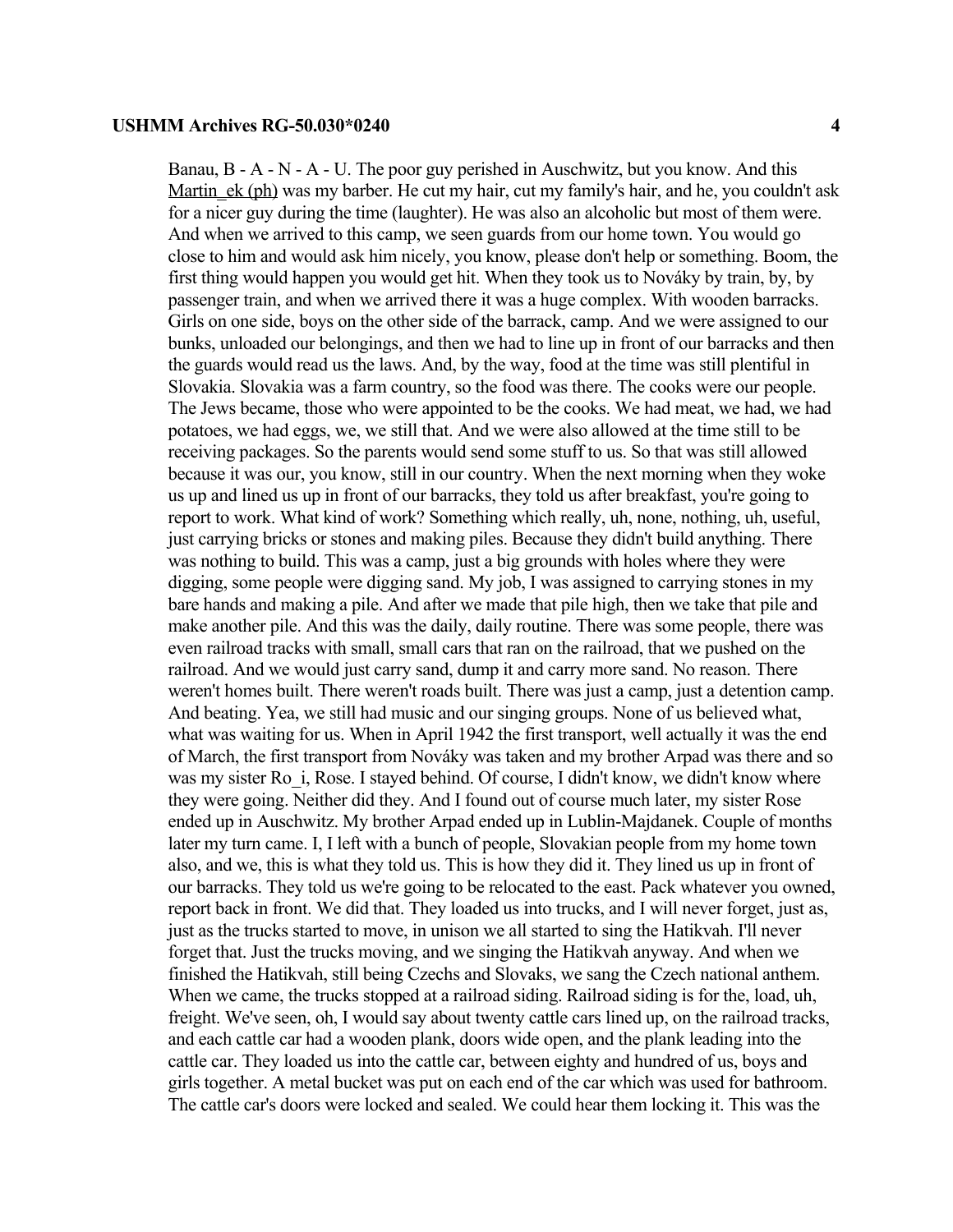last time that we have seen the Slovakian Hlinka guards. Some of the boys got friendlier with the guards, and they say, "Goodbye to you. You know, this is it, we won't [see] you no more." And the train started to move, and Nováky is approximately 24 hours distance from Auschwitz. Of course, we didn't know we were going to Auschwitz. They told us we were being relocated and our families will join you. Your families will soon join you. I would say approximately 24 hours later . . .

- Q: Tell me, before you go on, tell me about those 24 hours.
- A: That cattle car first of all, it was jam packed, uncomfortable. People were fighting for places. You could not, not all of us could sit down. Hardly anyone could lay down. People were crushing each other. And of course they were fighting for the bathroom facilities. That was the worst part. Those people who couldn't hold, and then of course the buckets would be over-filled, and there was nothing else you could do, just relieve yourself as close to the corner of the car as you possibly could. We stopped once, on the cattle car, just the cattle car stopped once to relieve the buckets and they gave us some water, one, on one trip. I don't remember where - I was told it was in Jinna, that was the name of the town, but who could tell. And we got the buckets out and then they gave us some water. I would say next morning, now I would say next morning we arrived to our destination. The cattle cars stopped. The cattle cars were opened. And this was the first time that we have seen SS guards, SS soldiers, and SS officers. And every SS guard had a dog on a leash, either a German Shepherd or a Doberman Pincher. Mostly German Shepherds. Their rifles with bayonets sticking up, and either wooden walking cane, a bamboo cane or a whip in their hands. And of course, most of us, all of us in Slovakia I should say, spoke German. If you were Czechoslovakian, you spoke German, Hungarian and Slovak. That was our language. These were our languages. And they yelled, the Nazis would yell, "Juden raus schnell!"-- "All Jews out fast, fast!" With a beating. And we have seen, among the SS, people in striped uniforms, prisoner striped uniforms. And these were the boys that worked the railroad track. Of course we didn't know why. The Nazis, the SS would tell us to line up. And the boys, the prisoner boys, the people in prison uniform, would come to us and tell us either in German or in Czech or whatever language, line yourself up in rows of five. Of course, all done with beatings by the SS. When they separated the boys from the girls, when we were all lined up in rows of five, everything in Nazi concentration camp was five, because of easier count, and with the Nazis, with the dogs on the side of us, we started to march. I would say a mile and a half maybe. And we came to a gate of Auschwitz. A gate with a half moon sign, that says "Arbeit Macht Frei," work makes you free, or gives you freedom. After we were in Auschwitz, I'm going to jump a little bit if I may, in Auschwitz for what, three, four months, and we used to march through this gate, in and out of this gate, with the orchestra playing. As we marched through this gate, we used to say among each other, "Arbeit Macht Frei, Krematorium drei"--"Work makes you free when you end up in crematorium three." And those of us we always looked who survived, who's still alive. As we marched through the gate, the girls on one side of the camp, the boys on the other. Auschwitz is built of solid brick. It's, everything is brick. Even the road, the streets are made of brick. The barracks, solid barracks. Before the Nazis invaded Poland, this part of Auschwitz used to be a Polish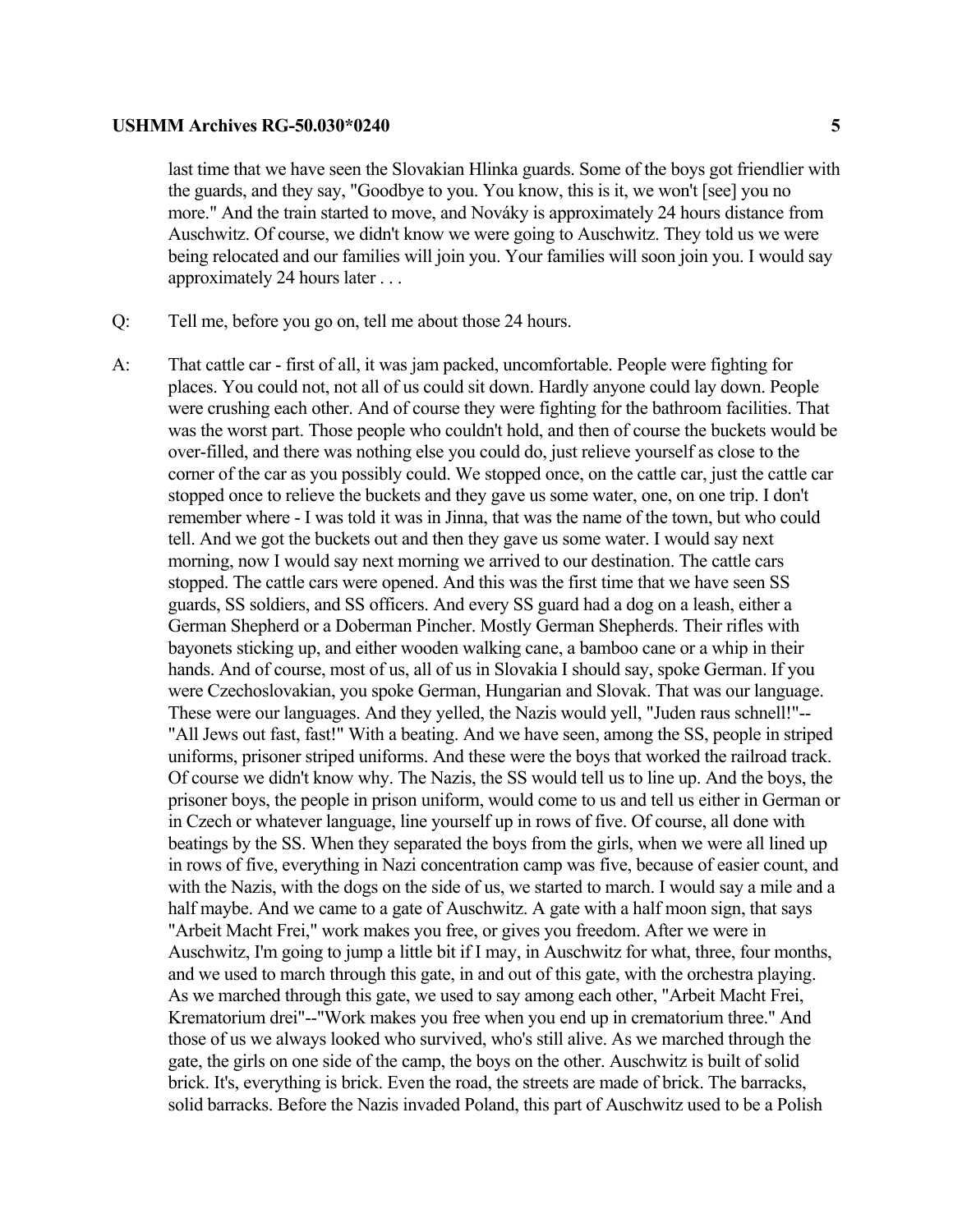Army camp. So they marched us through the gate with whips and beatings and dogs jumping at us. We came to a huge brick building. They shoved us into the huge brick building, and

there were prisoners and SS telling us what to do next. There was tables, long tables. The first area we had to undress, strip our clothing. There were hooks behind us. You put the clothing through a piece of wire, hang the clothing up. Take our shoes off, put the shoes on the floor. Next table were the barbers, the camp barbers. Where they shaved our head, cut our hair, shaved the entire body. They said this for hygiene. Then we moved to another table where the tattooing was done. So the tatoo was done on left forearm. There was one person who rubbed the little piece of dirty alcohol on your arm, and the other one had the needle with the inkwell, and he would do the numbering. So my number is 65,316. That means there were 65,315 people numbered before me, tattooed before me. After the tattoo, tattooing was done, they put us, they gave us the clothing, but not what we came with. They gave us, issued us a striped brown cap, a jacket, a striped jacket, a pair of striped trousers, a pair of wooden clogs, and a shirt. No socks or underwear. Then the last area, when they gave us the uniform, they gave us two strips of cloth. The cloth I would say was about six inches long, maybe inch and a half wide. And it would star, starred with the Star of David, corresponding with the number on your left forearm, sewn on your left breast and on the right pant leg. And then the last item which was the most important item that we received was a round bowl. And this bowl was the life blood of your being. First of all, without it you couldn't get the meager rations that we got. And second, the bathroom facilities were almost non-existent. Uh, uh, even at Auschwitz, each barrack on the bottom had a washroom. But you couldn't use it. It was only for the privileged. You could use it special times if you were quick, because they only gave you like two, three minutes. But most of us couldn't use it. So, when they gave us the numbers and the bowl, you are now, we were recorded, also by prisoners. This was the, what they call today the Nazi documentation department. These were, they were the officers that did all the paper work. And these were prisoners that worked in the Nazi documentation department. Every transport, how many people arrived, and what their names, where they came from, where was the transport from, where it originated, and so on. These people were the ones to do that type of work. And most of these people were actually office workers from homes - bankers, uh, people that worked as accountants possibly. So after they documented all that, we no longer had names. The Nazis called us Häftlings, prisoners. I became Häftling equals are equally prisoner 65,316. Then they marched us to our homes, to our barracks. In Auschwitz as well as all concentration camps, all buildings where prisoners, Häftlings, were housed, were known as blocks. I was assigned to Block 16 in Auschwitz, and Auschwitz \_\_\_\_\_\_\_, our main camp Auschwitz. Each barrack, each block, had between three to five people that were in charge of the blocks, and their name, their, their ranks and names would be such. The head guy was called Blockältester, block elder. Next to him would be a guy called Stubendienst; "Stube" means room, "Dienst," "assistant." He was the assistant of the Blockältester and the third guy was the most important guy actually he was the Schreiber or the register and the reason for which he was so important because he would write people he had in each block, and how much artificial tea or artificial coffee was served, how many slices of bread, and how much potato peel, potato soup was served in the evening. That guy was the one responsible for that. And everything was done by number. One of the most cruelest things in any camp was called the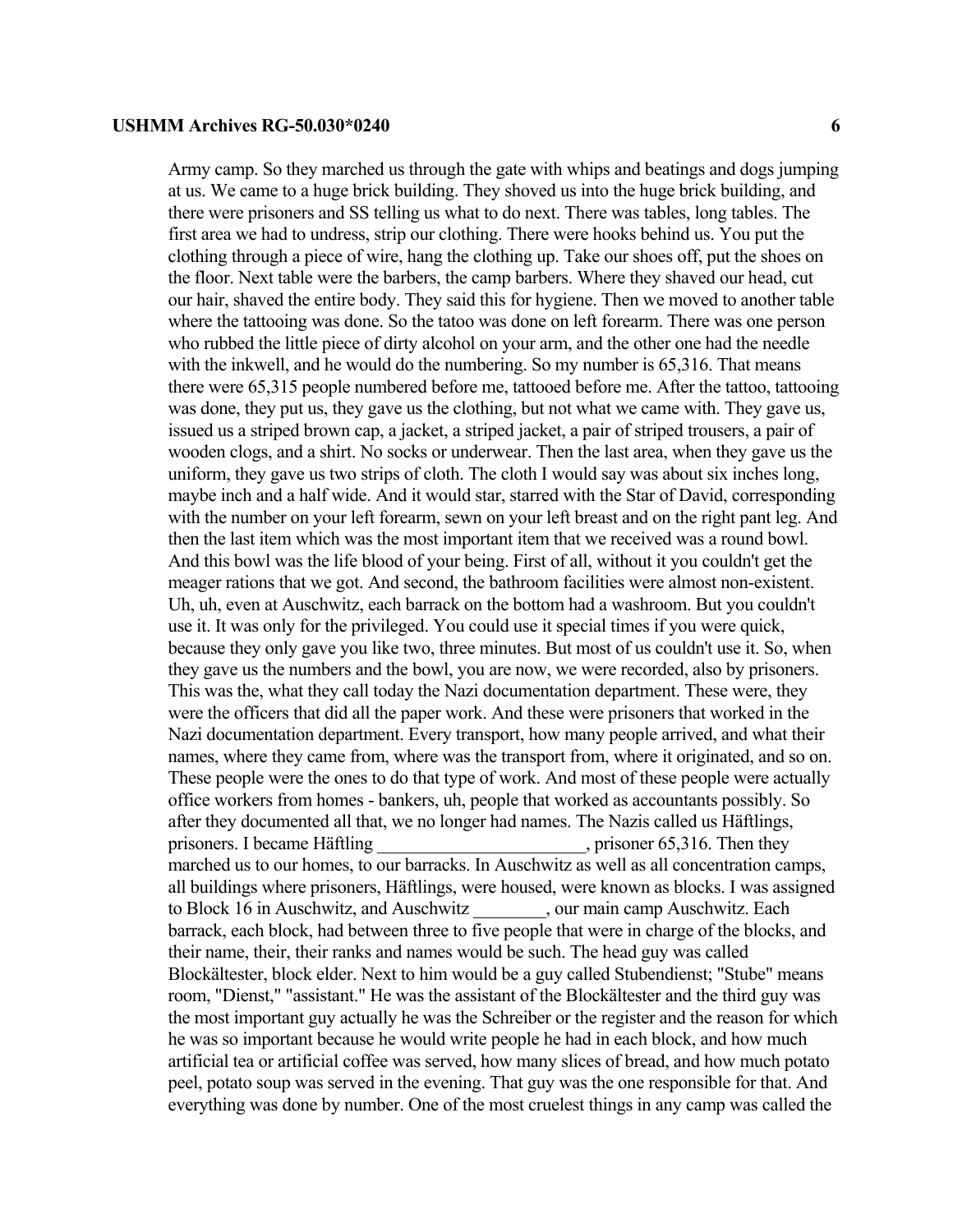Appell, the roll call. The roll call in Auschwitz, I will, uh, so many people got killed during roll call, murdered. Many people ran to the wires just, just before roll call. Of course even that the Nazis didn't let you do, run to the electric wires and fry. But that was the most cruelest thing. I, I, that was so bad, they would wake you up with beatings anywhere between four and six o'clock in the morning. It depended on how early they got up. And then, you had to line up in rows of five. And the whole camp was counted with the main prisoner, who was called the Lagerältester, the Lager elder, who in most cases was either a, a German criminal or came from Poland. I also want to make one thing very strong, very clear. The people in charge of the barracks in most cases, and I would say 90% or better, were Germans or Poles, Germans or Poles. These were the ones with the green triangles - then the green triangles were, were the criminals. The red ones were the political prisoners. And we had some red ones also in charge of us. But these people had better way, better living, better uniforms, underwear, regular boots or shoes. They had little rooms in each barrack. Blockältester had his room. Stubedeinst and Schreiber had a room, and they had food which was organized in Auschwitz. These were the murderers, the murderers among us. They were prisoners, but these are the killers. And during roll call they would kill many of us. Kill us for the simple reason that someone did it in their pants. They, uh, soiled their pants, soiled their uniform. Poor guy couldn't hold it. Dysentery was, was something very, very common. After two weeks of Auschwitz your eyes would swell up from water. Your, your whole face would be blown up from water. Your legs would puff on you because of malnutrition and hygiene. And then you became a skeleton which was called Muselmann by the Nazis. After the roll call, and only after the whole camp was counted and the count was correct, only then we were able to go to the labor, slave labor work sites we were assigned to, labor Kommandos they were called. Every group in Auschwitz as well as all concentration camps was called Kommandos. I was assigned, well, let me give you the barrack. There were four people in each tier. There were three tiers. Two men to a blanket. No mattresses, no nothing, just one little blanket for two people. You never dared to take your uniform or shoes off, clogs off, because if you did the next morning you couldn't find them. Because during working hours when we were working, many of us lost our clogs in the mud and there, that was it. No shoes. You died sooner anyway. So after the roll call they gave us our first ration of the day which consisted of artificial tea, artificial coffee. The Nazis called it Ersatz tea, Ersatz cafe, Ersatz's tea, Ersatz's cafe. Then your Kapo Kommando, Kapo who was in charge of the Kommando, you would have to report to him to be assigned to slave labor. My first job in Auschwitz was in Buna, which was a munition factory. We did, uh, artificial tires, rubber, uh, synthetic tires. There were two main factories like that. One was the Krupp Werke and one was Buna. Krupp is well today in American because they sell the coffee makers here. I see every time I walk by the department store coffee makers I just cringe. I worked in Buna, I survived Buna I would say almost three months.

- Q: Describe the work please.
- A: O.K. The Buna work, there were a lot of civilian workers which the Nazis brought from different European countries. The masters, the foremen, uh, the engineers. I want to make this very strong that a prisoner could not converse with these civilian workers. We could not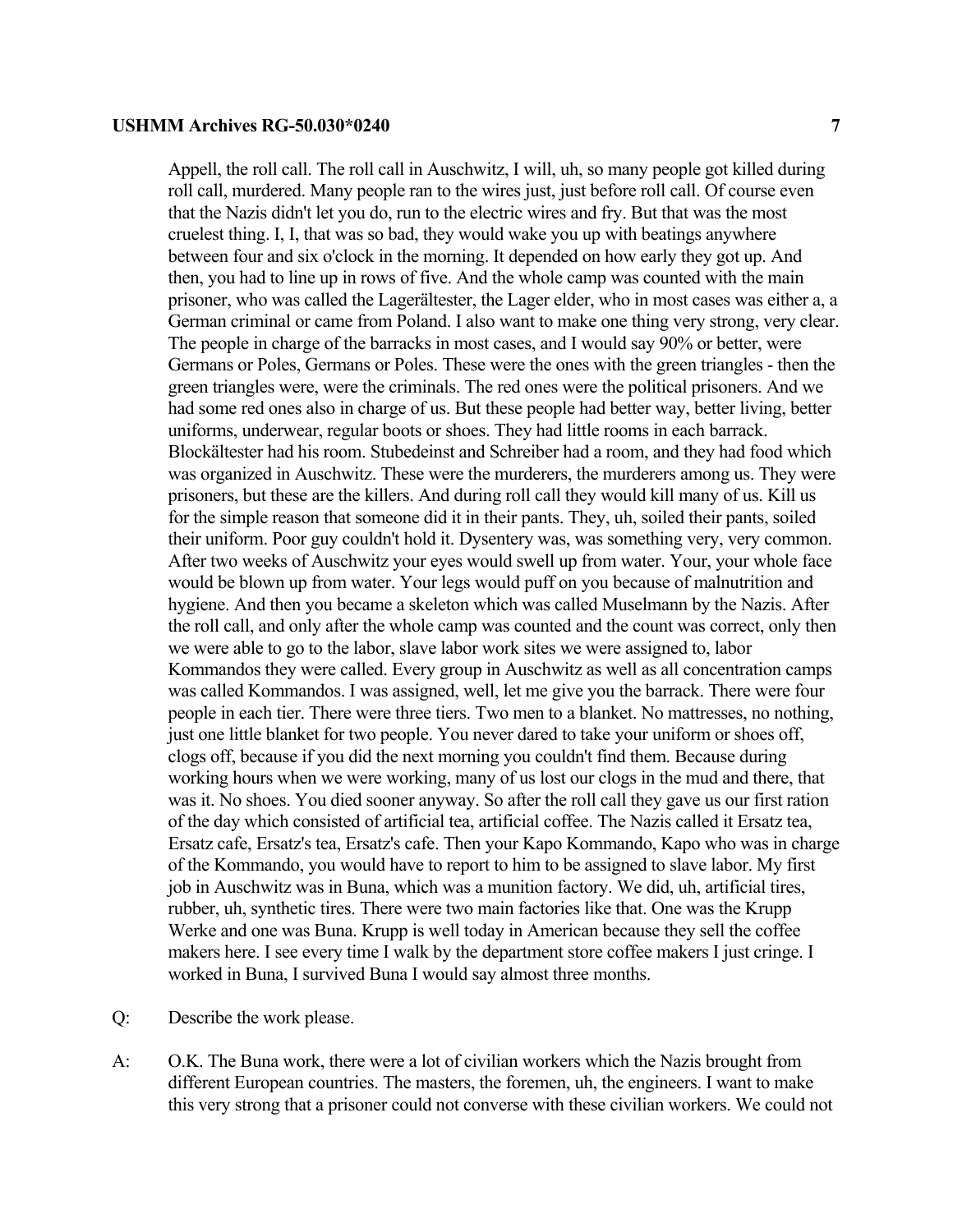talk with them, although some of us snuck through and tried to, uh, they would throw us sometimes a piece of bread if they weren't afraid, because these, these people too, they had an arm band and the arm band would identify them as civilian workers. See. They knew what was going on, but, but they couldn't talk about it. A lot, there were some from Slovakia, those Yugoslavs, there were Poles, the Polish civilians. There were some people from France and Germany. These were the people that were building, that that did the work there. Actually these were the masters, we were the laborers. They would tell the SS how many people they need and what they want us to do. And it was hard labor. Most of the time you didn't work with tools. Everything was done with hands. There was a break for lunch right around noon. The factory whistle would blow and you'd go outside to lunch. And prisoners with wagons would bring our noon meal which consisted of the soup. The soup had mostly potato peels - no meat whatsoever. Hardly none, no fat whatsoever. Just a little margarine thrown into it. And by the time they brought it to us in, to different, you know, they had more groups to bring that. They brought it on a wagon what they pushed by themselves. They didn't come by cart or trucks or anything. Pushed by prisoners to the work sites. By the time we got it of course it was cold. It didn't, you know, and then we go back to work half an hour later. Back to the same. I will never forget when they lined us up in rows of five to march back to Auschwitz, to the camp, you would carry fifty, sixty of our comrades on our shoulders, either dead or dying. Back to Auschwitz, back to the camp. Because no one was allowed to die outside or be left outside. Because when we marched through the camp, the gates were open and they would count us there. Then we go to our own barracks. But not upstairs to your barrack where you could relax and sit down and lay down. You stayed in front of your barrack until the whistle blew, the horn blew, Appell. And the Appell was always yelled out from the first barrack and then like an echo, each barrack had a person that yelled Appell. There was an SS in charge and he would be in a tower. He would be the one who would initiate the Appell call. And like an echo, it would just go throughout Auschwitz. The Auschwitz itself, the Auschwitz camp itself was not that huge. So when everyone was lined up, then the Lagerältester, the main prisoner who was in charge of the whole camp, would, the SS hierarchy, the SS officers, they would count from one barrack to the next to the next and the next until all. And this is how we sound over the phone, over the echo: Block Fight, correct. Eight, correct, and so on and so on, correct, until they came to a block where was not correct. You stood there until the person was found. In most cases, the person either was somewhere in dying under some, under something, under, under a bunk. Or he was so sick he didn't care one way or another whether he lives or dies. Or someone ran to the wires, to the electric wires. But only after everyone was counted, even those we brought on our shoulders. He was dropped in front of his barrack on the Appellplatz, on the roll call place. And that's where he was. And after the roll call, each barrack had to clean up their sick and, and the dead and carry them to a barrack which was a holding place. And then the dead ones would be picked up the Leichen (ph) Kommando. How would I translate leichen (ph) - as a dead, a Kommando that, this was a group of, of, of Jewish prisoners that worked with a wagon. They would go from barrack to barrack, from camp to camp, to pick up the people that died at work, and those who died over night. And then they would be taken to the Leichenhaller (ph), to the dead cell, where they were stacked up like sardines. And the next after that, they would be taken to the gas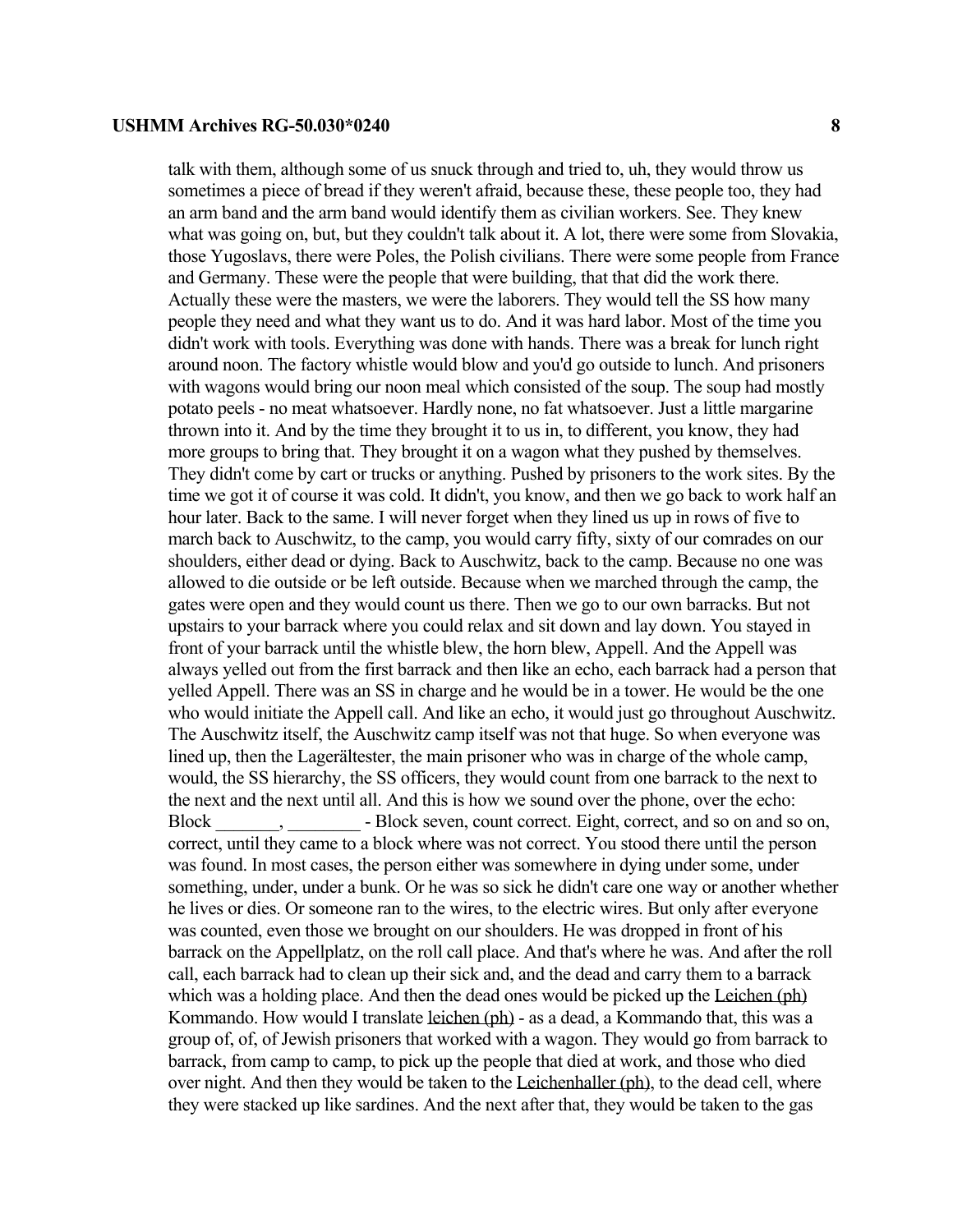chambers, or to the pits, whichever was available, and the body would be burned. I survived Buna...I would say, close to three months. Then one evening after roll call, a friend of mine from not too far from my home town whom I got to know, he told me that he just got a job, and he said if there's a way to survive Auschwitz, I think I got it. And there was a try out in front of Block Sixteen, our block. He was also in Block 16. He asked me, told me, try out and see if you can make it. So the try out was held by SS. They had suitcases there, and they put suitcases on the arm to see how fast you can run. Of course, we didn't know why. I made it. And I was assigned to a group called the Canada Kommando. It's like the country of, it was named by the Nazis and the prisoners, the Polish prisoners named it Canada Kommando and the reason they named it Canada, because the final solution, of course I knew nothing about final solution in those days. I knew nothing about anything else far as, other than being in Auschwitz. But the Canada Kommando was, or the organization was called Canada, because we unloaded all incoming Jews from every Nazi-occupied country, European country. By this time, this was still in 1942, this was like September 1942, this time they were bringing in entire families. Not just young people. Families from their homes, families from holding camps like Nováky, and from, uh, Vienna, from from France, from Belgium, from Holland. We had people coming in from every different, every country. And the Canada Kommando consisted of start out I would say about four hundred and fifty people. And we had two shifts, day shift and night shift. I was assigned to the day shift, and we would go to the railroad tracks. This is still Auschwitz I. And before we went to the railroad tracks, the Kapos would line us up, and the SS would tell us in no uncertain term, if there is anyone here that will talk to the people you are unloading other than what you are supposed to tell them. See they told us you will only tell them, leave you belongings behind in the language that you understand or they understand, that they speak. Anything else you can't talk to them about. You can't say anything to anyone else other than what you're supposed to do. Anyone caught talking to the people that are arriving will be dealt with. And I've seen many that was being dealt with. Some of us found their families. Some of us found their brothers and sisters and parents. When they unloaded them.

- Q: What happened when they tried to talk to them?
- A: They were killed. The Nazis would take them behind the cattle car after we unloaded the people and slowly torture and murder them. We carried a poor, a poor, poor soul back to the camp. Nothing stopped the transport. In many cases, an SS man depended where the transport came from. Western European countries for instance which people came from Holland and Belgium. Well dressed. When they came, an SS officer would get over a bull horn, and he would tell, ladies and gentlemen, I want to apologize that you've been a little inconvenienced, but you know this is a war on, and we don't have the facilities for to better trains, but you will be soon taken care of. You are in Auschwitz, that's a work camp and if you work you will live. Just leave your belongings behind, and everything will be brought to you after you are cleaned, disinfected. You will get hot tea and so on. And of course we couldn't do anything about that type of stuff. Although many of us tried, tried by telling them, don't take, to a mother we'd tell, don't take a child with you because if you do, you're not going to survive. Excuse me. (Pause) Some got caught, some people got caught doing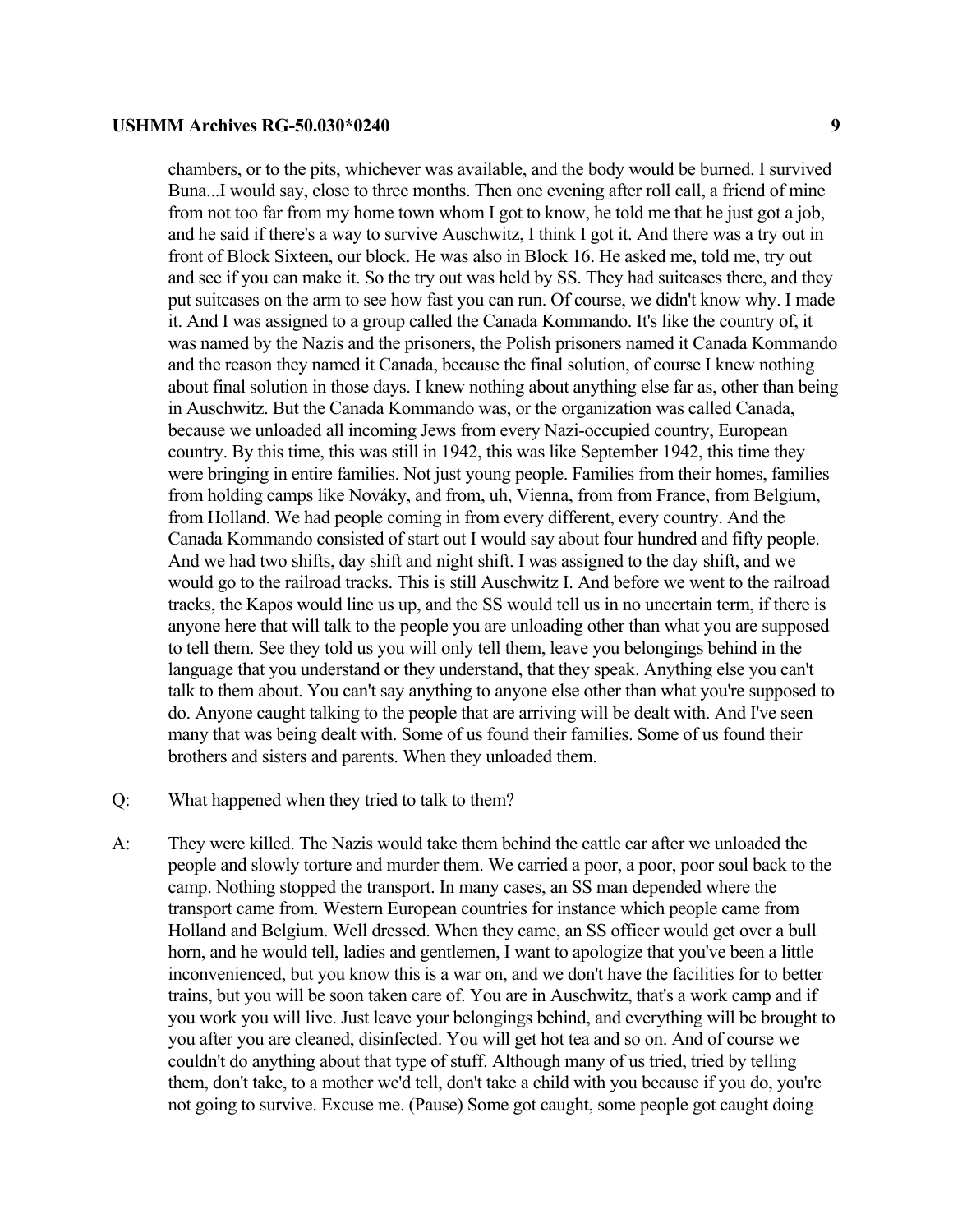that. Didn't live until the transfer left. That's when they took care of them. After, I would say today, then I didn't know, really none of us knew, I would say that approximately 10% of the incoming people with the families were selected to be taken to slave labor. The rest were taken to the crematorias. There was, uh, one crematoria at the time only in Auschwitz. This is 1942. And uh, they couldn't, they couldn't, uh, eliminate so many bodies in the one crematoria so they build trenches, ditches, and that's where they would pour gasoline or some kind of inflammable item on them and that's how they would burn them. And I want to make clear we didn't see it then. That we still didn't see, except we knew the boys that worked in Sonderkommando, and these boys, the kind of Kommandos on this Kommando were constantly tried to be, oh we will not, they was isolated. They lived in the barrack that you were not allowed to go to. But we already had enough Pole, old-time prisoners so to speak. Some of us knew how to get away from there and the Sonderkommando knew how to get away from their area, and by bribing certain officials, certain people, you were allowed to communicate between each other. It was an underground, uh, well, it was called Organizierung, organizing. The underground, uh, resistance group was always there, from day one. Some of, some of our boys were the leaders of the group. They, they, they knew how to organize well. I was a youngster myself, eighteen years old, ah, not quite. I was seventeen when I arrived there. I really, I was part of the group that brought the riches from Canada back to the camp, smuggled it in. I was the young smuggler. There was three of us that did that job. And we would bring it to our families, to our friends, those of us who had sisters and brothers in the camp or mothers in the women's camp. And there were those who, who knew how to get it to them by bribing some of the Nazi officials.

Q: Can you describe that process, but I think maybe it makes sense to break the tape at this point. We've got fifty minutes. Let's break and change the tape and we'll pick up with describing . . .

End of Tape #1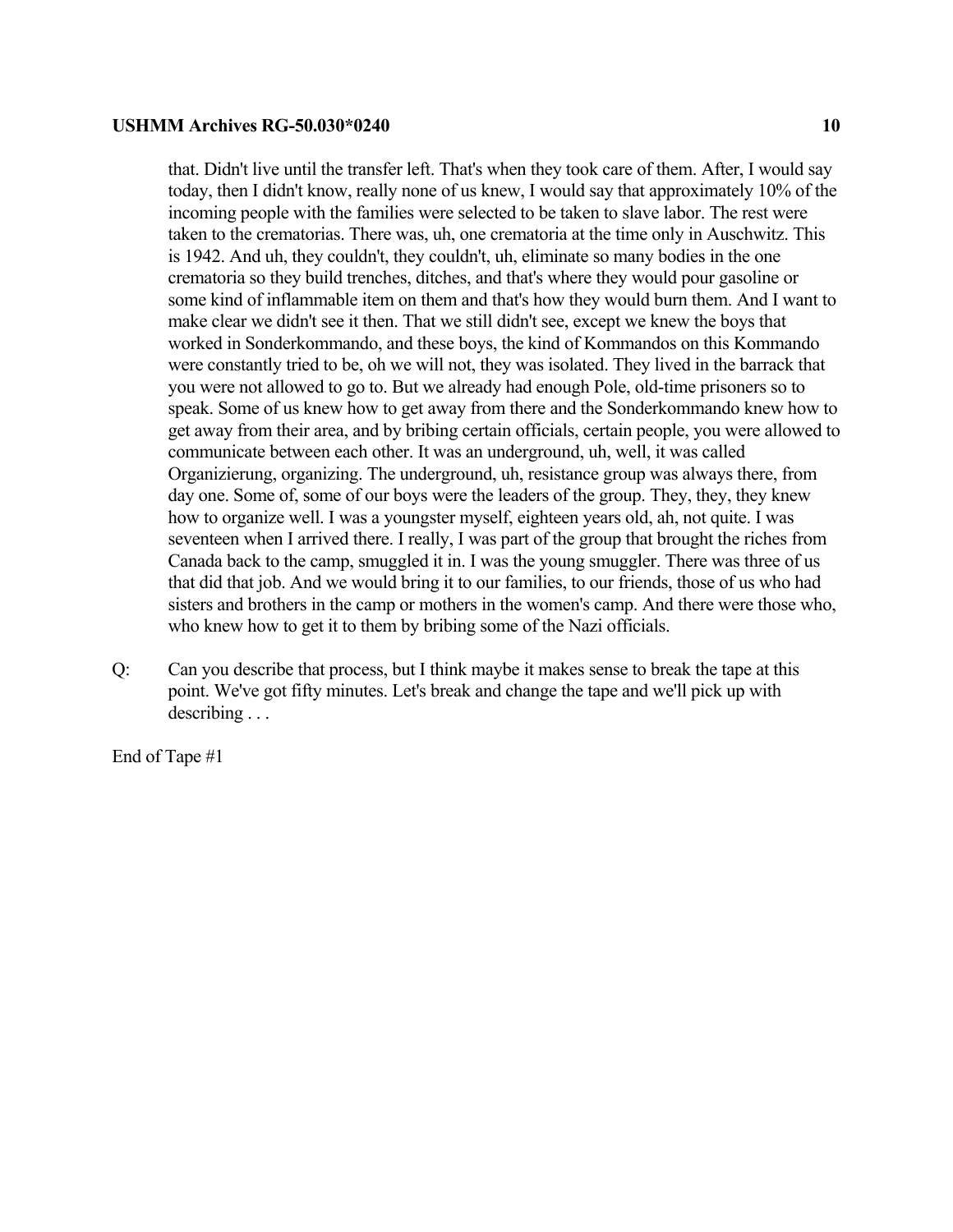#### **TAPE #2**

## TECHNICAL CONVERSATION

- Q: Take us back, you were starting to describe the Canada and how it worked. Can you do that please?
- A: Sure. The Canada Kommando, after we unloaded the people, after the Nazis made sure that we go to the tracks, and that we don't speak to no one, the main job was to tell the people and try to keep them calm. And when, the first thing that would happen after the people were unloaded, in those days there were trucks, dump trucks. The first people they would get rid of were women with children, the old, the sickly, the ill, uh, the people with, uh, cripples. These people would be loaded on to trucks, and taken away right away, and the last people that the Nazis would march were the people that were selected to go to slave labor. With the belongings, some of it on the ground, but most of it in the cattle cars. And when these people were taken, men to the men's camp, women to the women's camp, and the same process was dealt with them as it was done with us. Numbered and shaved and showered and so on. Assigned to the barracks. Only then we started to work on the mountains of luggage which was loaded in to trucks and it went to the Canada warehouse. It was a huge complex where girl Canada Kommandos, mostly Slovakian girl Canada Kommando, worked. And their job, they were, they were the only ones dressed up almost like, not a civilian but nice, a dress, and they all had babushkas [**NB:** kerchiefs] tied on their heads, because their heads were shaven. And these girls worked with the clothing. Disinfecting of the clothing. And when we, we, first we would do this. Load it into trucks. Unload it into Canada warehouse. And there were boxes in front of us, SS guards walking back and forth watching us, what we were doing. And we would take first the valuables would we put into boxes. Monies in one area, gold and watches and rings and that type of stuff in another box. And everything had its place. Then we started to work with the clothes. Of course, we search the clothing - search the pockets, the shoulders, the shoulder pads were, were, were felt for any, any hard stuff or any soft clothing, or soft monies, and then we had to rip some of it off. Even shoe heels were opened, because the Nazis found out that the shoe heels the people saved. And toothpaste, in those days because the toothpaste in Europe was not the greatest, not like America, and they would squeeze and look for diamonds and gold, which was found there. Then we started to work with the clothing. Separate the clothing. Men's, women's and children's clothing separate. There was a blanket on the ground always where we dumped the clothing. After the blanket was full enough, you bundle, you put on your shoulder and took it to the girls. Now, let me make a very strong point. When these bundles of clothing were taken to the girls, many of us brought food to the girls, in the blankets. But, there was always an SS man standing by, he was watching of course the girls too. But the girls, he couldn't watch the girls doing that, because the girls wanted to, working with the clothing. They were watching what, as we were dumping, if there was any food. They knew we were bringing food there. In a way they let us, we played a cat and mouse game with these guys. If they caught you, you got beaten. Twenty-five on your behind. You bend down and then you get twenty-five. You had to count them, twenty-five. And you count twenty-five on your buttocks, and the Nazis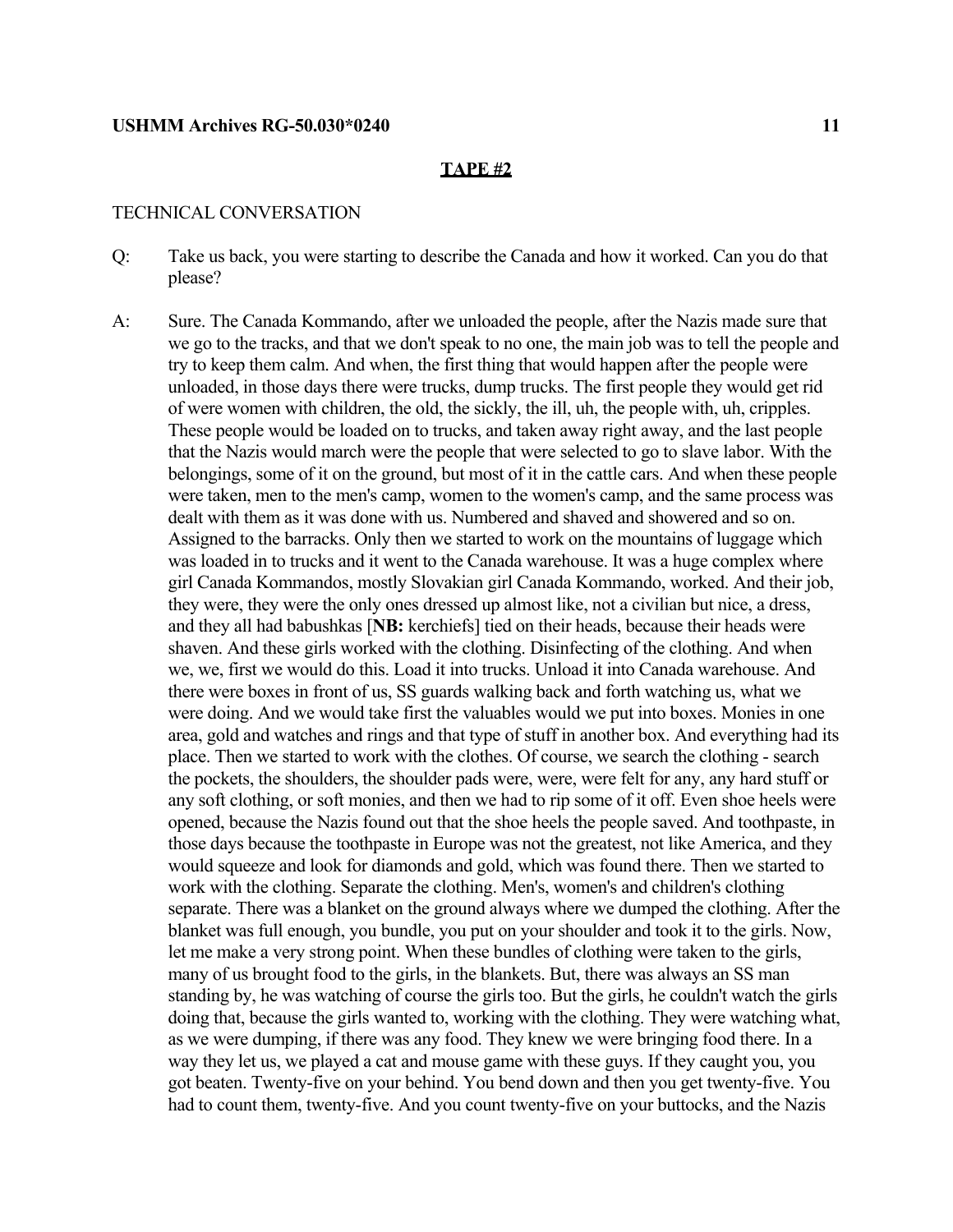stop you. They say, how many did I give you. And you say, seventeen. Wrong. All over again. This was a sport. They called it sport. And that's how we used to bring the food to the girls. And, information to the girls from the camp. She had a brother there, or a father there, not working in Canada Kommando but working in Marashar (ph) which was uh, uh, people that work with the bricks and, and, and, mortar, that type of people. And they would say, your father told me to say this and that, they could keep up and so on, whatever. And then they would write, they would find pencils. . .

- Q: How, how did they find pencils?
- A: From us. From Canada Kommando. We had the pencils, the papers, the watches, the clocks, the compasses. We, we, people from Europe, from France, Belgium, Holland, they used to bring stuff with them that you wouldn't believe. And of course everyone brought the finest finery they had because they felt they can sell it to save their life. That was another thing. They even told them, some of them, bring, bring, because winters, you need, a lot of them came with nice fur coats and, you know, it was all gone. And so, I mean, I mean, so we would bring these girls and the girl would send a note to their father or their brother or their cousin or their husband. There was one boy who died last year, his name was Fisher. His wife was working in Canada Kommando, in women's Canada Kommando. He worked in the men's Canada Kommando. So that's how these boys, that's how that was. And I, I worked there, the warehouse and the railroad tracks. Then I was put on the night shift. You know, you see, you couldn't survive Auschwitz by yourself. You had to have a partner. In Yiddish it was called, in Hebrew it was called shitif (ph). Shitif (ph) is a partner. And I had three partners. Not one of them is alive. The last one was Fisher, who died uh last year. And without a partner you couldn't survive. After we finished a day's work at Canada Kommando, you just couldn't go home, back to the camp, without being searched, first at the work site - lined up, stripped naked in most cases. And if you weren't stripped naked, your pants dropped because they knew that some of us carried money in the places that is, uh, kind of dark. Uh, but we do, we also knew how to smuggle out, smuggle the stuff in. For instance, you in this row, and your friend is in the row in front of you. You always stood behind your friend, behind your partner. And as you partner was already searched, you shoved it to him. And he stepped forward. And then you were clear. A lot of times we got caught, beaten and caught. Let me give you one incident what would happen to the clothing. After the girls cleaned the clothing, it was bundled again, and carried by us, there was at the Canada warehouse, there was a railroad siding, railroad tracks, with freight cars waiting. And this was taken by us, loaded into cattle cars, into freight cars, and shipped to Germany. I remember one incident very, very clearly. I don't know, I don't know if names, German officers' names mean anything. Uh, there was one guy named Otto Graff (ph). There was another guy named Unterscharführer Wiglet (ph). That's a rank. He was in charge of the Canada warehouse. And a young boy from Grodno (ph), a Polish Jewish boy, as he, the one boy stayed in the cattle car, in the freight car, and stacked the bundles, and the other ones like us, we would carry the bundles. He would fill the car. This boy from Grodno hid himself with the bundles and the freight train took off. Now it's evening time, ready to be lined up to go back home. And we were counted. Fisher, by the way, was a registrar of the Canada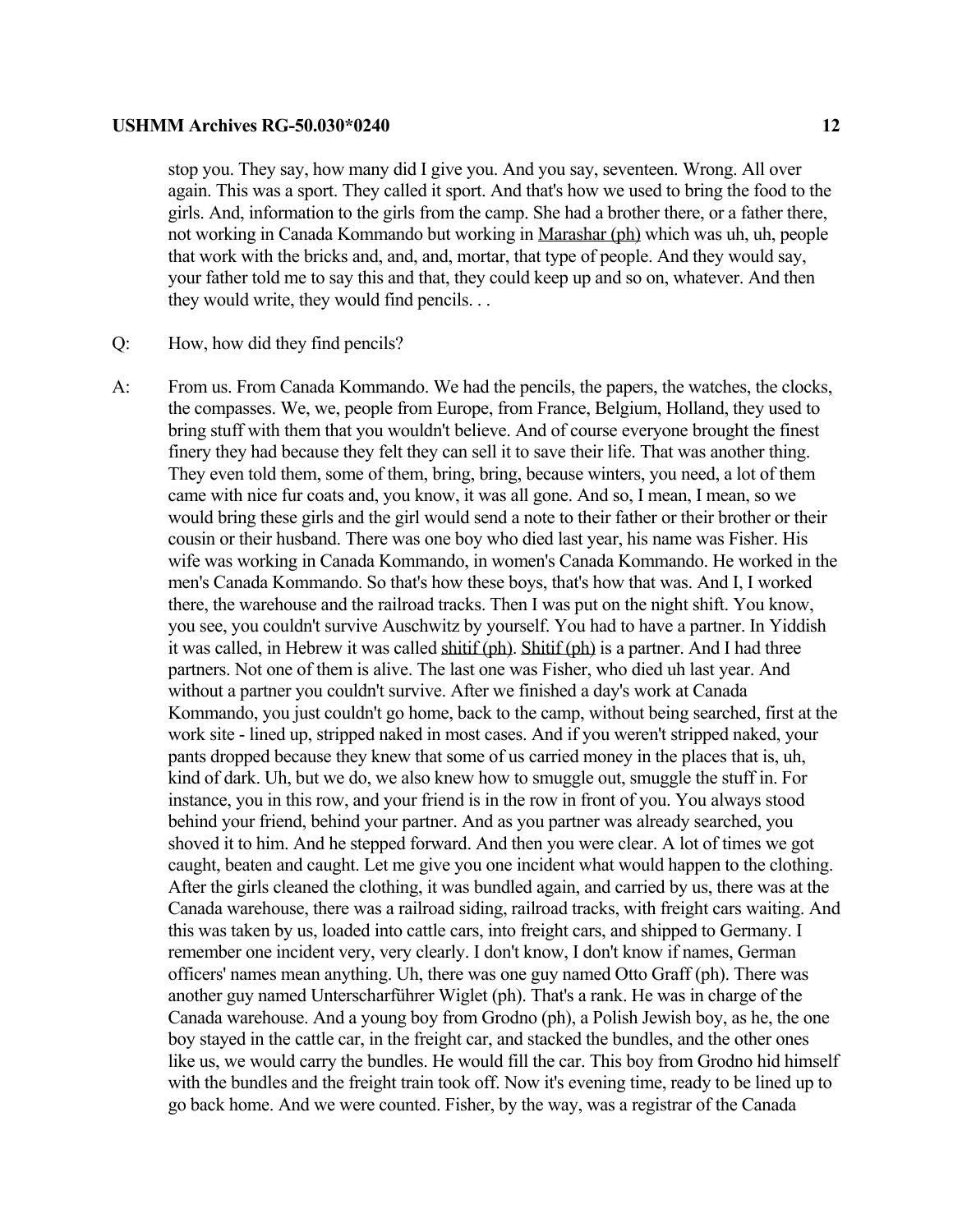Kommando. Besides being working there as a Canada Kommando worker, he had the job of registering all the prisoners. He's counting, he was short one. Now, they started looking. First all over the warehouse. A lot of us would rest sometime without the Nazis knowing in the bundle where the girls worked, on top of the heap, and they would cover us and let us rest. And they would take, we had lemons a lot of times from the transports. You know, the lemons would come, they would make hot lemonade. Just hot water, but there was a place that cooked the food, you know, that cooked for the Nazis. And we'd get hot water from there and make lemon, or squeeze the lemon into hot water. So this boy who was bundled himself up in, in with the clothing, train left and he went with it. Of course, we didn't know he went with it. Looking for him, the Nazis are looking for him, not us. The Nazis and the Kapos are the ones who start looking, searching the, all Canada warehouse. Can't find him. All of a sudden Otto Graff, the SS officer, jumps on his motorcycle, goes after the train. And they bring him back. As close as I'm sitting to you, there was a tree on the ground. Otto Graff lines the boy up against the tree and goes to his neck, and shoots him right here, in front of our eyes. And he tells us right then and then, this is how you will end up if you try to escape. And we carried the boy from Grundo, I can't think of his last, his first name, Jankl (ph), and carried him back to camp. Many of us tried. There's so many people tried and never made it. September 23rd, 1942. (Cough). It's a day that I will never forget. I was working night shift. My friends were, some of my partners were working day shift. September 23, 1942 fell on Erev Yom Kippur, when my mother and my father, my little sister, Marta, and my little brother, Maxmilian, were brought to Auschwitz. My mother, my little brother and my little sister were gassed upon arrival. My father was assigned to slave labor. My mother was only 42 years old. My father was assigned to slave labor, and we met in Auschwitz. Not in the same barrack of course. My father was assigned to work with horses, being that he, that's what, many times they asked, in most cases they asked how old are you, what is your profession. So my father was assigned to work with horses, to do some work. My father took ill, uh, second week of November 1942, and he was put into a Krankenbau, a sick bay, Block 7 in Auschwitz. Auschwitz I, still Auschwitz I. I would come to see my father every night after roll call. I was not allowed to go inside the barrack, but to the window. I would yell to him through the window and he would come up. I will never forget the last time I've seen my father. He, uh, said to me, and by then he knew there was only two of us left in our family, whatever you do, try to survive and carry on the name. I came to see him the next evening, and, uh, yelled for him and called for him and he never came out. Another person came out and he said to me that they took him this morning. They gassed him this morning. First of January, first part of January 1943, the Canada Kommando was moved to Birkenau.

- Q: Can you go back...is it too hard?
- A: O.K.
- Q: How did you know that your family had arrived. How did you know that your mother and children were taken?
- A: O.K. The boys that worked the day shift unloaded my family. One boy from my hometown's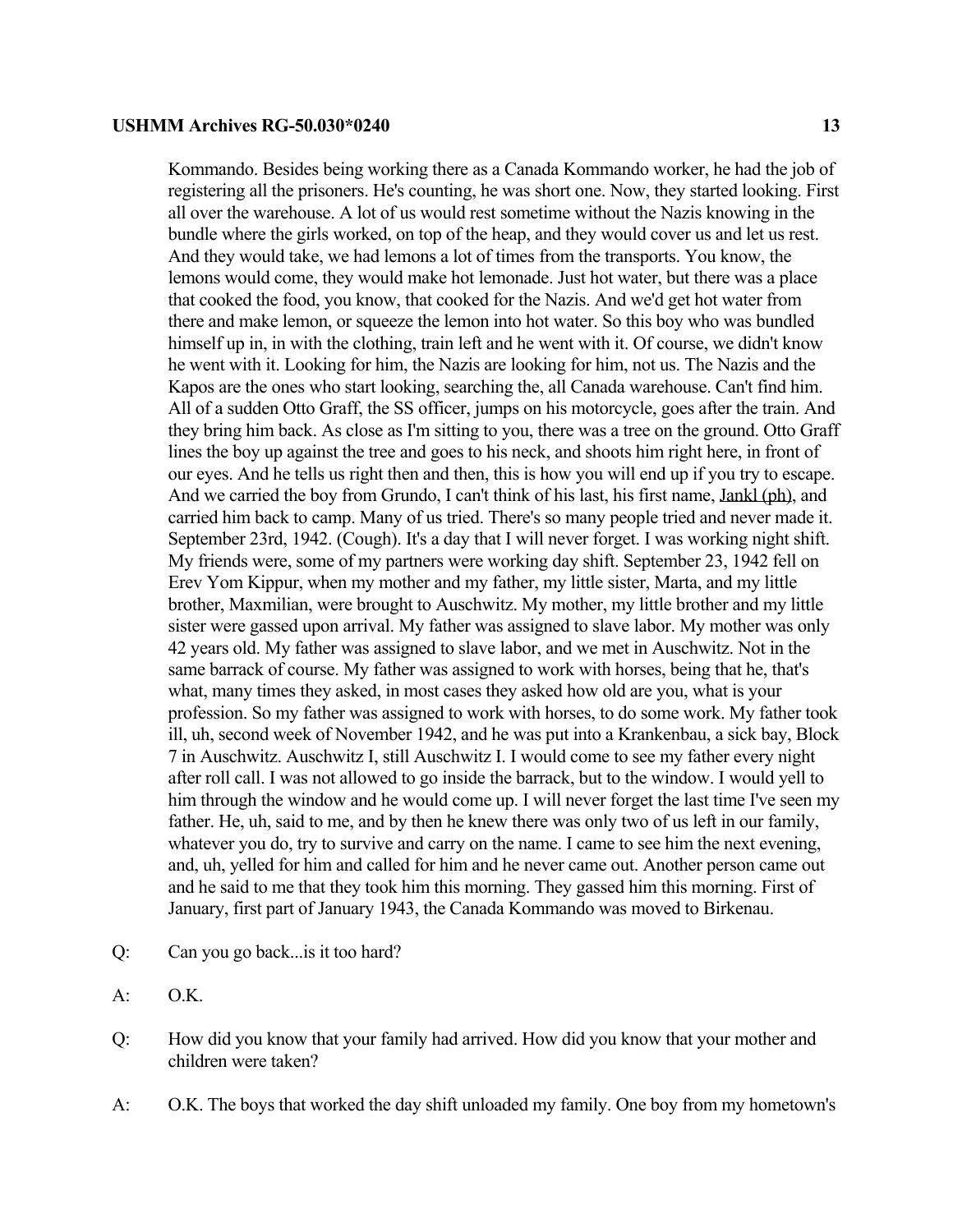name was Yako Buchler, Jacob Buchler, B - U - C - H, Buchler in this country. Buchler was, I would say, fifteen years older than me who knew my family quite well. We lived in the same town. And he told me what happened to my family. Yako Buchler ended up in Israel after the war. In 1981 I went to the World Gathering of all us survivors. (Long pause crying) and that's when we discussed and we talked about that then too. Excuse me. (Long pause - take your time - conversation) O.K. Oh dear, I didn't believe this would happen to me. (After you went through it, it's real to you.) Alright.

- Q: So you found out really the details.
- A: Yea, we were partners, and, uh, of course I went to see my father (pause conversation), and my father's birthday was November 8th. My father was born in 1898, and my mother was born in 1900. So in 1942 she was 42 years old and my father was two years older.

## (PAUSE)

- Q: You wanted to pick up . . .
- A: We moved, they moved us from Auschwitz I, [to] what the Nazis called Auschwitz zwei, Auschwitz II, which was Birkenau. Course we knew nothing about it. The only thing we knew there were boys working in Birkenau, building a new camp. As I told you at the outset, Auschwitz I was solid brick. Birkenau was all wooden huts. Dirt roads practically, muddy. The Canada Kommando was housed in Block 28. Then the railroad tracks already led into Birkenau. We didn't have to go back to Auschwitz railroad tracks to unload the victims. In front of all the people because Birkenau was a camp on two sides, two sides of the road. Let me explain. Only one entrance, but here's a road in the middle. There are camps, rows of camps such like this way, and rows of camps same way this way. We were, the first camp were the girls. Wires in front of us. A ditch in between, you know, wires, in between the camps. Guard towers all around the complex, all around, constantly manned by SS. We, the Canada Kommando, were so gutsy already by then, seasoned, knew how to bribe some of the officials, some of the SS, would go close, as close to the, to the wires as possible, and the girls would meet us on the other side. And we would throw over food to them. But we paid. We knew which SS we paid for it. Because the SS were not allowed to take in front of you, in front of them. But they, they would say, Canada Kommando , Canada Kommando, what do you have today. Ye\_\_\_\_\_\_\_, I have today a gold watch. And it's all right, you drop it there, so when he, when he is relieved from the post by the other SS man who relieves him, then he tells you where to drop it and he picks it up. Then he would turn his back and you would throw something to the girl. All the other guards could see, but the other guards were busy with same way. One, two, three of us would go to the wire, and they would, you could never go close enough. You made your, you made the arrangements the day before. You would say, \_\_\_\_\_\_\_\_\_\_\_\_\_\_\_\_\_\_\_\_\_\_\_, I come tomorrow, I got a sister here. See. And he says \_\_\_\_\_\_\_\_\_\_\_\_\_\_\_\_, what are you going to bring me?

\_\_\_\_\_\_\_\_\_\_\_\_\_\_\_\_\_\_\_\_, what would you like? You know, whatever I find, you know. And that's how we did it. I survived because of Canada Kommando. And uh, if it wouldn't be for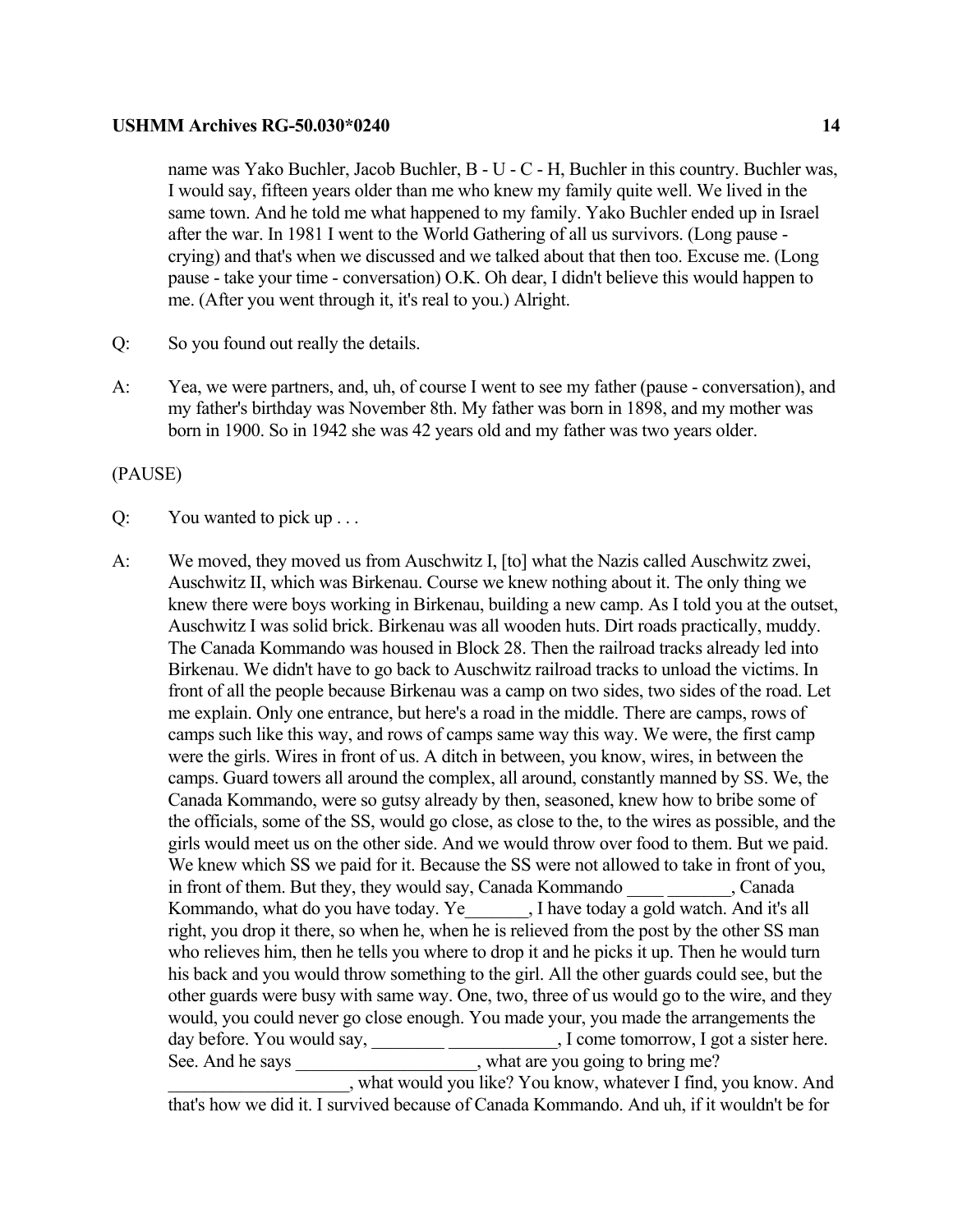that, I probably would be one in six million.

- Q: Tell me about Birkenau. Birkenau was...
- A: Birkenau, as I said, was nothing but mud. The water was in pipes. The water came out real thin spritz [**Yidd:** a spray] of water of pipe. You couldn't drink the water. If you drank the water, you died. But the Canada Kommando were the organizers. And the Sonderkommando were the organizers because the Sonderkommando got the valuables from the clothing of the people that were gassed. Canada Kommando got the valuables of the, of the the big valises, and luggage and baggage of the people. So, we were treated differently by, even by the SS to a degree. They killed us, they beat us, that part they did with us. But we were the clog in the machinery. If you got caught you got killed, regardless who you were. Where you could be close to the SS who you gave so much because he couldn't pick it up, even the SS work in the Canada Kommando. But they were hoarders, these people were, were hoarding, uh, uh, valuables, monies and whatever, but they couldn't pick it up themselves. So they knew. In Birkenau they treated us differently. And by the gate some of the SS who were jealous of the other SS who worked the Canada Kommando, they would say, ah, here comes the Canada Kommando, let's search them. Always at the gate. And when we searched them, we dropped it, they would take it. So everybody got a piece of the action, so to speak. But the camp itself, this was really and truly the death factory. Birkenau had four crematoriums, two gas chambers, two crematoriums on one side of the road, two gas chambers, two crematoriums on the other side of the road. And the railroad tracks went right into, close to the crematoria. And the whole camp could see. You could see the flames, not just the smoke, you could see the flames from the chimney. Well, of course when burning the Muselmann, the people that were skeletons, only the smoke. But when there were fat people, with still fat on them, there were flames. And a lot of people when they were coming, when they came to Birkenau, they thought, they thought it was a bakery. The smell, they they, thought it was a bakery, something was baking. (SHORT PAUSE) April 7, 1944, the first two successful Jewish boys escaped Auschwitz. First name was Walter Rosenberg--who changed his name after the war to Rudolph Vrba-- and the second was Freddie Wetzler, W - E - T - Z - L - E - R, who kept his name. And these two boys escaped. Three days they were buried in an empty camp in Birkenau called the Mexico Camp. Nazis called it Mexico because when they brought the Russian prisoners there, they didn't have any clothes, so they put blankets on them. So they called it Mexico Camp. Mexico. Nazis had names for everything. And these boys for three days were buried there, and we had to stay on roll call three days without food, without water, until, the third day the Nazis - would, this is what would happen. If someone escaped, the siren would blow, everyone had to go out regardless of what time, stand the roll call. When the person was found, he would be displayed in front of us. In most cases they would bring him dead or dying or shot up or tortured, and he always, they would sit him in a chair and they put a sign in his hand, and the sign would read, hello, \_\_\_\_\_\_\_\_\_. Hello, I have returned. And then they would display this guy in a 36-inch space between the, by the gate. There was a 36-inch space between, wire, wire space. They would sit the chair there and as you marched in and out to work, you would have to look at that person. But with Vrba and with Wetzler, and Walter Rosenberg who changed his name to Vrba, they didn't catch them.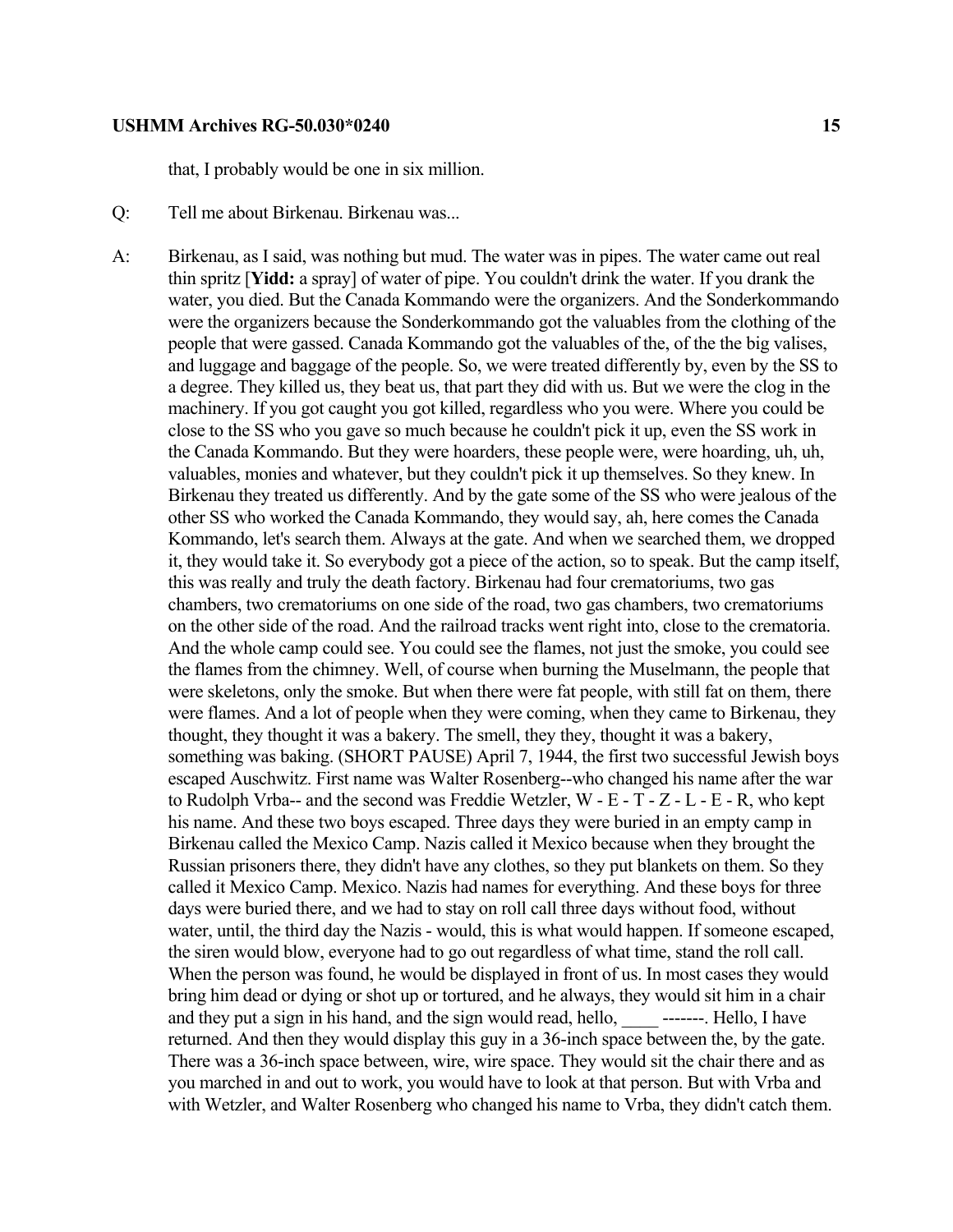They successfully escaped. We didn't believe it ourselves that they escaped. Because I remember one time, three Polish Jewish boys escaped, and they were gone for two days. And they got them. The Polish population would turn them in. See. They, we didn't have any friends even then outside. And they brought these three Jewish boys in, and the law, the policy of the camp was such that when there was someone brought back who escaped, there was a public hanging. The whole camp had to be involved in that, had to watch it. And Nazi would beat his drum, and the other guy behind him would read a, read a sentence, why he had sinned against Third Reich. And who were the people who did the hanging? They would take prisoners, put hoods over them, over the prisoners, that did, not only the ones that were hanged, but did the hanging. And these three Jews, Polish Jewish boys were hung. In public. There were, Sundays were the hanging days. That was common, very common. There was a single gallows that was, they built the gallows for more than one. And some of them sang and yelled the last words. You know, revenge, and I remember one Polish Jewish boy said,

\_\_\_\_\_\_\_\_\_\_\_\_\_\_\_\_\_\_\_, the Polish national anthem. He started yelling it. I stayed in Birkenau until October 21st, 1944, when again, an order came in the middle of the night that we're being transferred. Pitch dark, you couldn't see two feet in front of you. Of course, the darkness was because of the bombers come. You could hear the bombers already then. You could hear fire, gunfire. We didn't know anything really. We were, the only thing we knew how, when the war was bad, when it got worse, it got worse for us. Less food, more beatings, more killings, more eliminating, more, more, uh, trying to, uh, cover up, more, the evidence. Of course, we didn't know that either. We just seen when it was bad for them, it was worse for us.

- Q: . . . in '44. We have a picture here of you with a Hungarian transport. Can you talk a little about that?
- A: Yes. Of course, I didn't know this photo existed. This is from an original from the Nazi documentation department. This photo was taken in May, May 1944. And it's a photo I'm one, I don't know if I can point it out which one I am. Which, what, I can't tell from this side.
- Q: Turn it around and find yourself.
- A: Oh, excuse me. OK. Here on this end, I'm one of the persons unloading the belongings of Hungarian Jews that were brought there, May 1944, that already been gassed. This came from the zunda (ph), from the gas chambers, from the undressing rooms. This photo, by the way, was given to me by historian, Czech historian, Czechoslovakian historian, Jewish man. His name is Erich Kulka. Erich Kulka had this photo and he used this at one time in Germany in a court to identify a Nazi. And there were two boys in there that were cut in, in, in, in the court, and I was already living in Detroit at the time of course at the time when this was going on. Detroit, Michigan. And there, here, here we are unloading the belongings of, uh, Hungarian Jews that were brought to Auschwitz, Birkenau actually. This photo was given to me, uh, in, uh, June 1981 when I attended the, uh, World Gathering of holocaust survivors in Jerusalem. Erich Kulka lives in Jerusalem. He knew I was alive, and when I got back to my hotel, there was a message for me to call Erich Kulka with a phone number. Of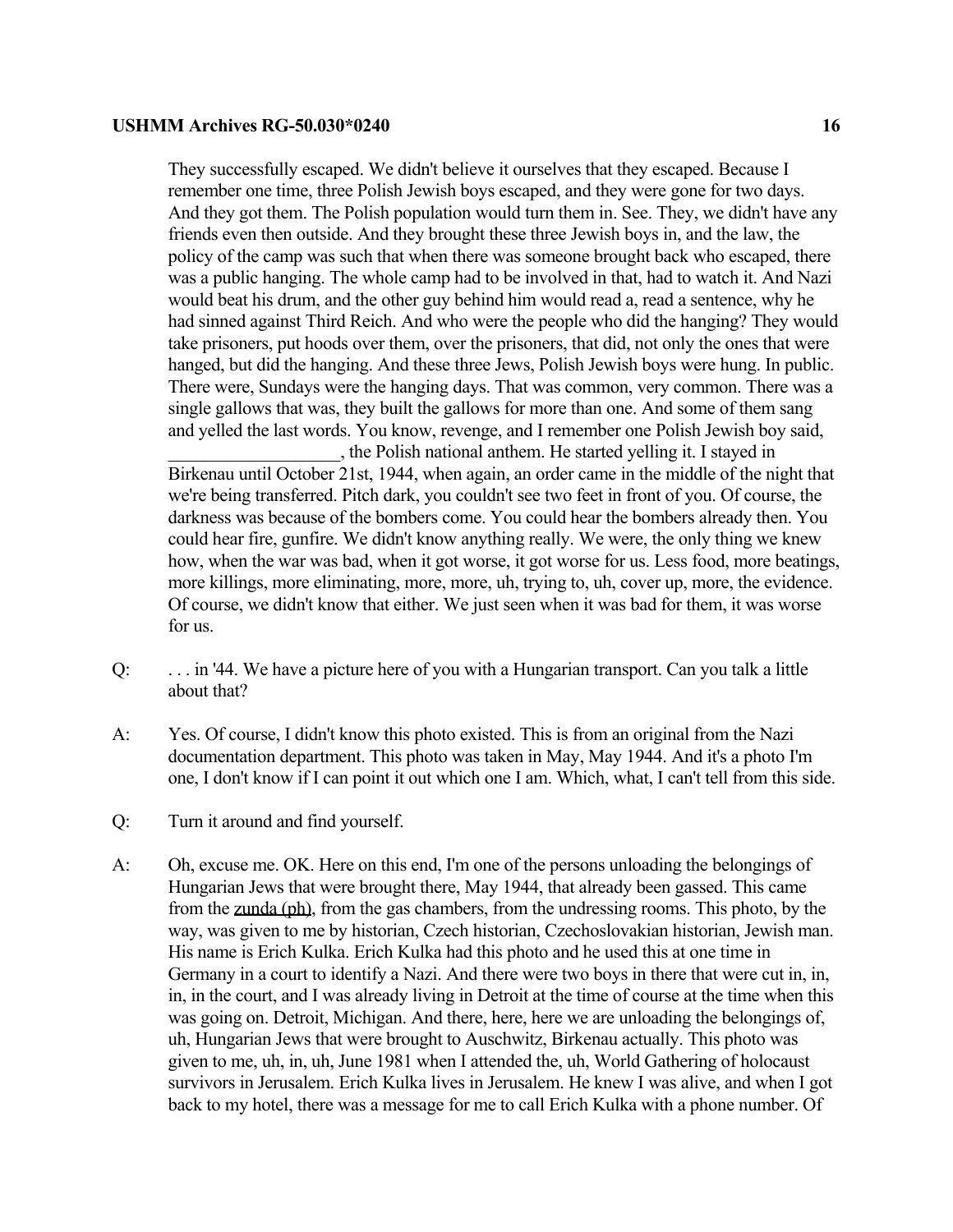course, I didn't know who Erich Kulka was, because Erich Kulka's name in Auschwitz...he changed his name after the war. His name was Schöen, S - C - H - O with two dots - E - N.

- Q: (inaudible)
- A: Erich Kulka, as I told you, was named Schöen. He's from the Czech part of Czechoslovakia. He was brought to Auschwitz, I believe it was November 1942, and he came from Neuengamme, from another concentration camp. Erich Kulka and I became friends in Auschwitz. I was one of the persons that would bring Erich Kulka food and material to give to the people. Erich Kulka had as workers, as a, as an electrician. He doubles his job in the camp, locksmith; he did locksmith work, he and an another person named Otto Kraus. And I got friendly with these two boys, not just myself but other boys. And we would bring them the materials to help our people. And Erich had more of a freedom, not a freedom in Auschwitz, but he could move because of his assignment as a locksmith, he could go from camp to camp. Of course, he couldn't go away from the complex but, because it was all locked in, fenced in. So when I had the message to call Erich Kulka, I called the name and then he told me, "Mišo, my name is Erich Schöen. My name was Erich Schöen." What he did, he changed his name. Took his wife's maiden name. His wife was killed. She also was in Auschwitz and then transferred to another camp in Germany, Stuttgart, Germany, and she was murdered there. She died there. As I told you, I stayed in Auschwitz until October 1944. We were put into cattle cars. We thought for sure that's the end of us. Two other boys, two of my partners, Buchler was one and Ziedler (ph) was the other one, were also taken. We came to Oranienburg, which is Sachsenhausen. They didn't have any room for us. They had to let us sleep on the street of the camp. And the American bombers and the British bombers were bombing Berlin. Sachsenhausen is very, very close to Berlin. And we didn't know it then of course. We only knew, the only thing we knew we were in a camp and what's going to happen to us next we didn't know. From there, because there was no room for us, we went to Dachau. We got to Dachau, practically the same thing. Not much room there either. So the last camp they took us to was called Landsberg. And there we stood until March 1945 when the Allied were very close, I don't know how many kilometers, but they were close. We heard the bombs. We heard, uh, we heard the shootings. So they started to evacuate that camp.
- Q: When they evacuate, tell me about Landsberg.
- A: Landsberg. Landsberg was also a dirty wooden camp built like in bunkers. The, the barracks were very low, built like in, like, like in down...almost like bunkers. Landsberg was horribly, terribly lice infected. Which all camps were by the way. You could put your hand under you arm and just throw lice out like this. But Landsberg had, had awful diseases. No crematories, no burial places. Just dig a ditch and that was it. And you carried these bodies like, like sardines. And we did nothing in Landsberg as far as labor.
- Q: No Canada Kommando?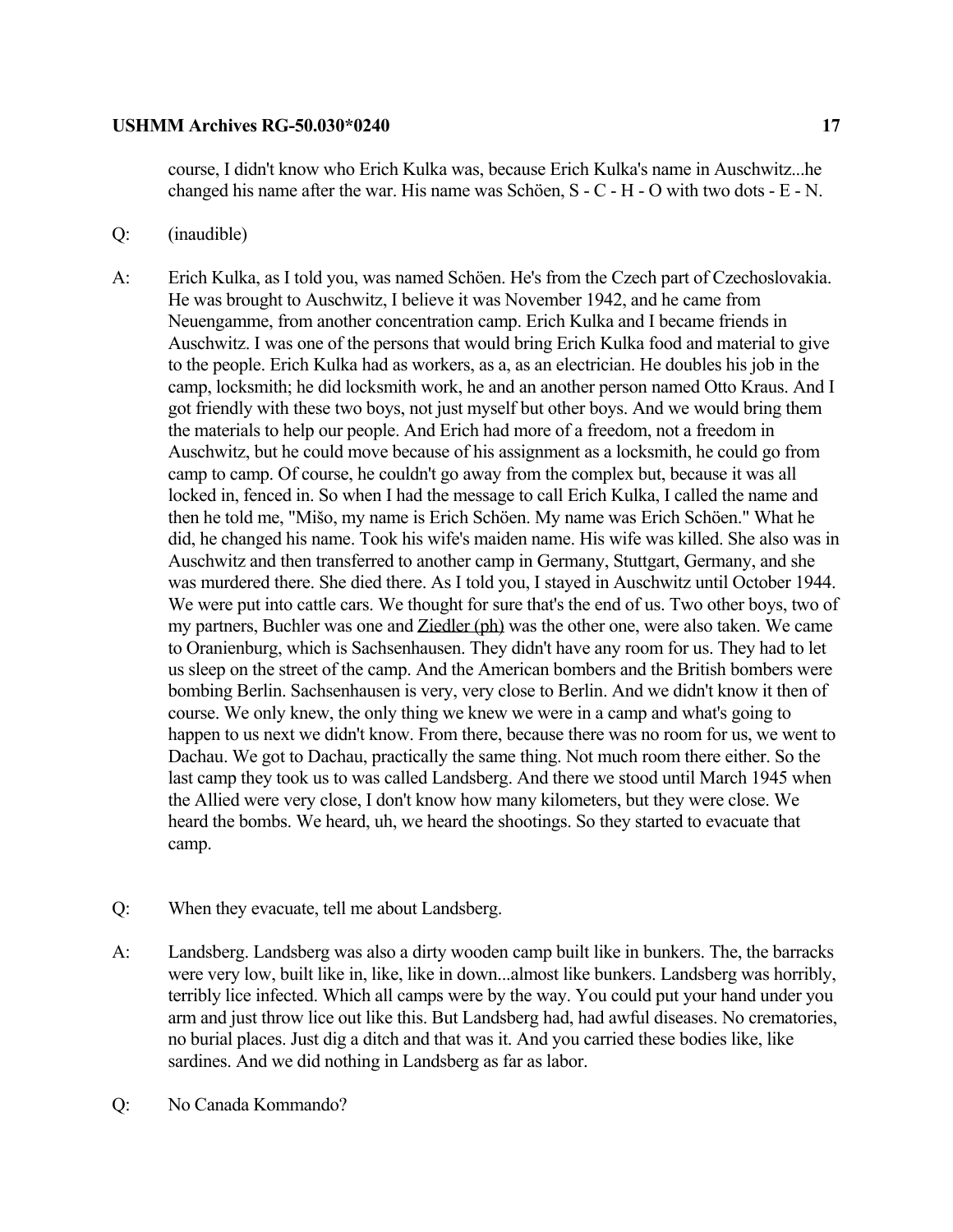- A: Uh, there was no Canada Kommando. We went out to work on farms. OK. The farms, we worked the German farms. They didn't have much. They had potato rows, you know, covered with dirt. That's how, I worked in that. And the food was hardly non-existent. And when we started to move from Landsberg, there were a bunch of German prisoners in Landsberg. And I know of two of them who were given SS uniforms, to be our guards. (Laughter) I remember the two, Kapo Hantz (ph). His name was, he was a Kapo, Kapo Hantz. He got a German uniform, he became the guard. They gave him a rifle. And we started marching. And we marching and some of the older prisoners, uh, older German guards, as we were marching we had, there was a wagon always behind to pick up the bodies. As we were marching, you know, picking up the bodies, the Germans would come to you and they say, sign that I was good to you. Sign that I helped you. You know, I gave you bread. And of course none of, none of us did. You know, believe me, none of us did. By then we, we had a feeling either we going to be all die, all killed, or some of us will survive. During an American air raid, daytime air raid, American bombers come down bomb daytime, we all run in the ditches--including Nazis--and we made a human SOS. And myself and two other boys ran for the woods. I never forget that human SOS. That was so beautiful.
- Q: Did the bombers move away?
- A: The bombers didn't go after us. The bombers were hitting some, some target. They had a target because we could see. The bombers were going real low. So, I disappeared with the other two boys. And no one even cared anymore then. Because we've seen Nazis running. We've seen, in the woods, we've seen Nazis running. We got into a farm house. And we got old civilian clothes, whatever we could find, and shed the clothes.
- Q: Were there people in the farm house?
- A: (inaudible) We knocked on the, you know, they, the Germans knew already who we were then you know because they were afraid of, they were afraid of their own shadows. Your know, there were no men, no men folk home.
- Q: They let you in?
- A: They let us. We got some shirt, a side room. I got a shirt, big farmer's shirt (laughter) and a pair of old boots that didn't fit. And that's how we walked around. Took two weeks about when I was picked up by the United States Army. Seven - yes?
- Q: What did you do in those two weeks?
- A: Just walked the woods and eat whatever we could find. Knock on farm, farm windows and farm doors. Cooked potatoes in the wooded area. Seen Nazis running left and right. Soldiers running with no rifles at all. Uh, we seen them going without any, any of their markings, just plain uniform. They threw away their, their sergeant's stripes, whatever they had.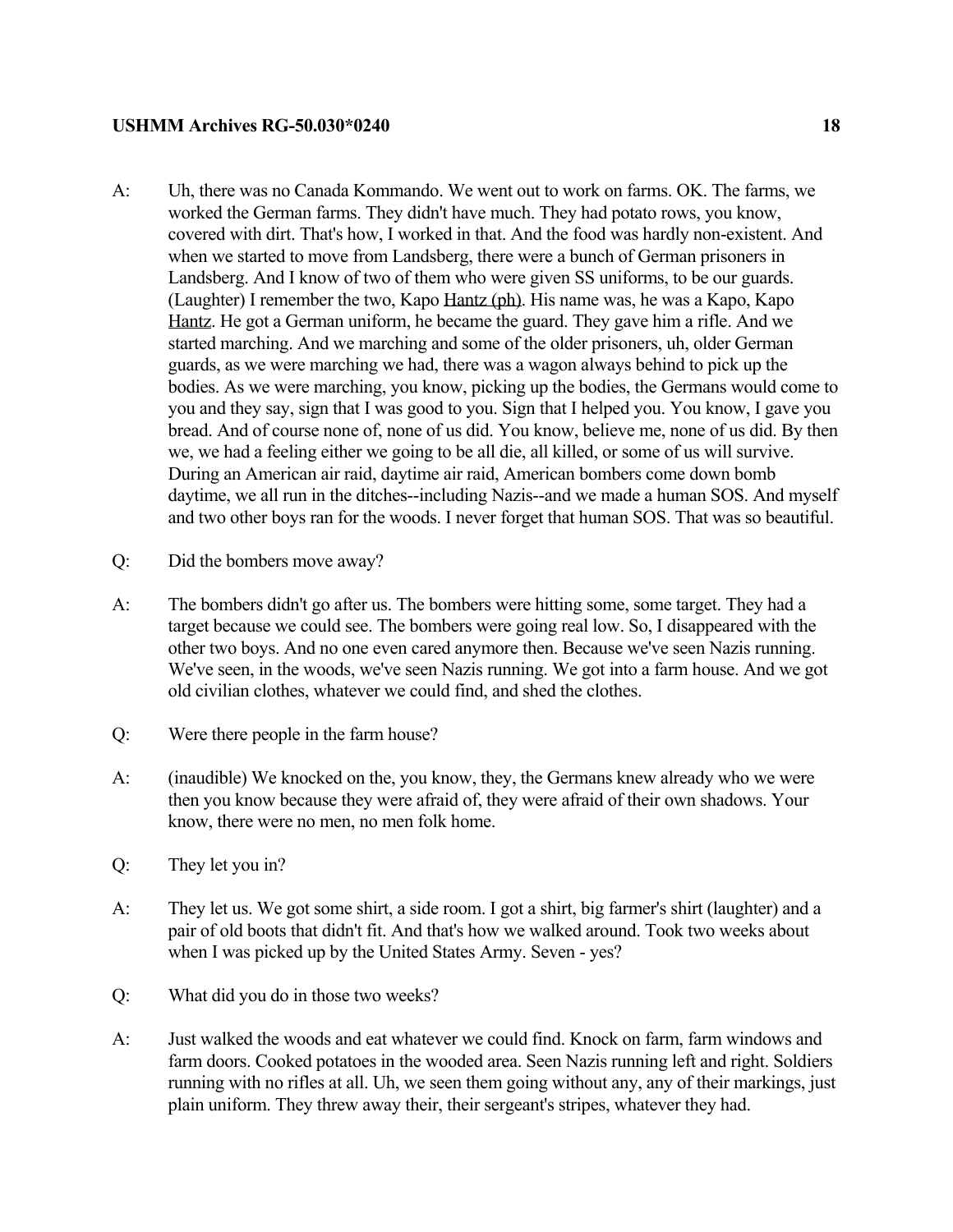## $Q:$  Tell me . . . .

- A: Three GI's in a jeep met me on the street, on, on the road. And I went with them. They took me with them. The other two boys went east someplace. They disappeared. We split. And I was picked up which was then the 774 Tank Battalion. These boys brought me with them, cleaned me up, gave me a pair of fatigues. Didn't speak a word of English, not one word. But one of the boys was a Polish national. He was born in United States, Chicago boy, and he spoke Polish. And one was a cook in the Army, the other guy. And they took me in and I worked as, as, in the field kitchen, Army field kitchen. And I stayed with this outfit from Germany to Czechoslovakia, all the way to Czechoslovakia. From Czechoslovakia, this outfit was on the way back. In World War II there were point system. They had enough points to go home. The Army point system. If you had, if you've been in the Army such and such long time, if you have so many children, you have points for each child. And this outfit was on the way back home. So I'm with them all the way through.
- Q: What was that like?
- A: Great. Well, I learned English real quick, real fast. While I was with the United States forces, of course the Stars and Stripes were a great teacher for me, and I remember there was a teacher in this outfit who was teaching me English. And we lived in tents by the way. There were no, no barracks. Army tents and this, they would teach me English. This guy made me read the Stars and Stripes aloud.
- Q: The newspaper Stars and Stripes?
- A: The newspaper Stars and Stripes. And then he would tell, teach me how to write, how to read English, how to pronounce some of the hard words. And I do have a good ear for languages. I pick them up quite, quite easily. I stayed with this unit. Of course, food was there.
- Q: What was it like to taste the first food and know you could have it, as much as you wanted?
- A: Well, uh, when you line up for chow, which was Army chow, we all got mess kits. And I was like a soldier, I had everything what they had. And you line up and in the morning. In those days we had fresh eggs because it was all farms, and the GI's would pick up the eggs from where ever they, whatever community they were at. They would send out a mess sergeant with someone to look for food. And of course the Army had food shipped to them. We had powder eggs, but in, in this unit, because most field units they would find chickens, they would find eggs, in, in the farms. And when you had enough food, when they were cooking, you could eat all you wanted and the baked biscuits and the baked rolls, you know. You couldn't believe your eyes. And what, what, how much they would throw away. What was this, waste so much, I just, just couldn't understand it. You know, coming from where I came from, I see. Then we would get fresh fruit, fresh oranges, they would ship us bananas. I said, oh, my God. You know. It was amazing. Now. So I stayed with this unit all the way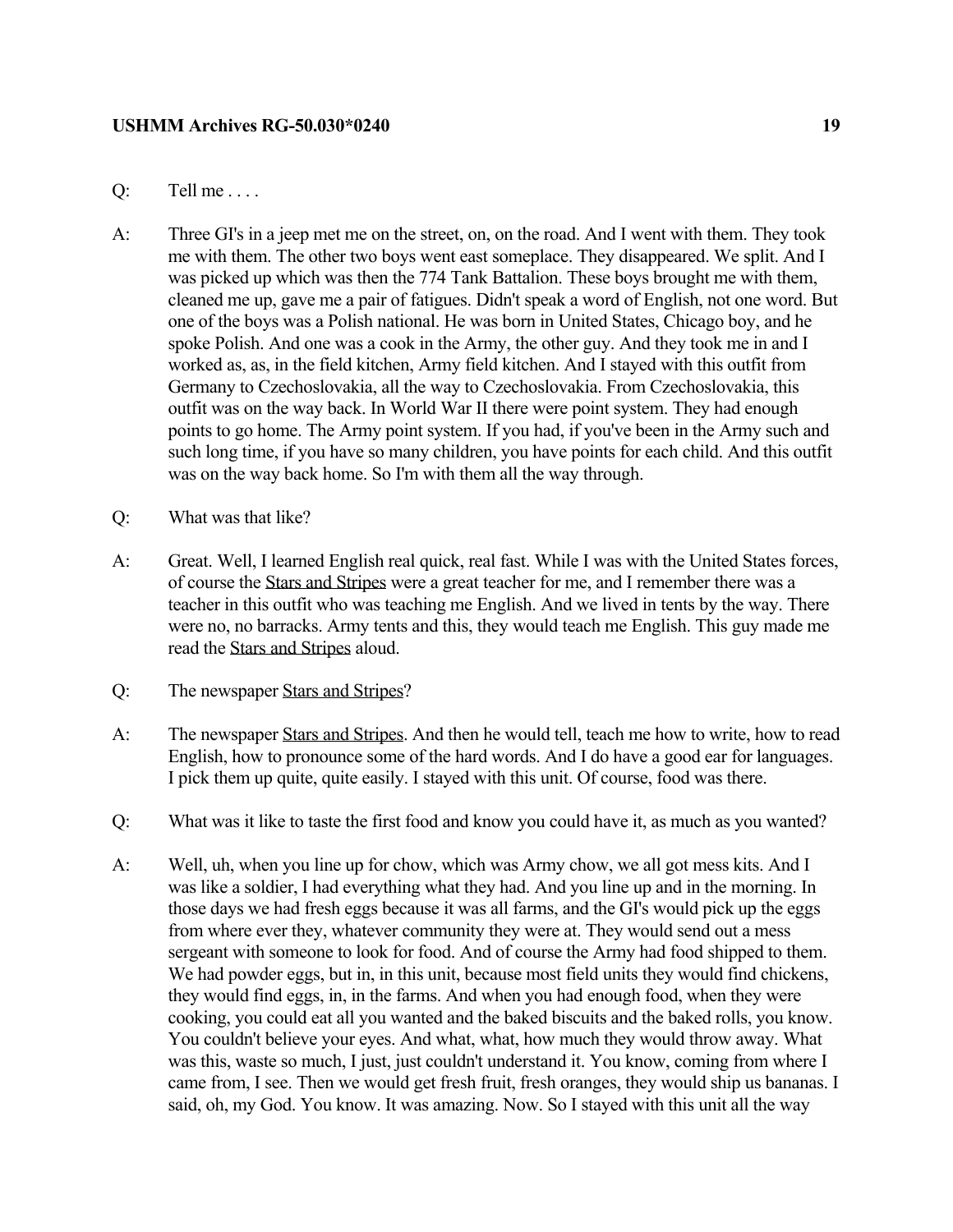through Germany, Czechoslovakia, then back. Oh, we were stationed once in, one part in Nuremberg. OK. Nuremberg is where the big stadium is where Hitler, the Olympics. This is where he had the big, huge, huge stadium. And the GI's used to play baseball there. So we used to go watch the baseball games there. Which I knew nothing about. (Laughter) I knew nothing.

- Q: Describe your first contact with American baseball.
- A: Well, I, there was a guy named Shoemaker, a soldier in my outfit, and he would play catch with these guys before game, you know. This was, these were guys that were good, good baseball players. You couldn't prove it by me, but they were good baseball players. And Shoemaker had always had a baseball mitt with him. He came, traveled with that, he carried it all the time with him. And he would play, he would play catch with the guys. And I was a soccer player. I didn't know anything about baseball. I would kick the darn thing. (Laughter) And I found out you can't kick a baseball. Real quick. And then we would go to Nuremberg. We went to Nuremberg to watch a baseball game, a real baseball game. Yeah. And of course, what I was always most afraid of was doctors. That was the biggest thing that scared me. Dentists was most. Fear of dentists.
- Q: How did you deal with it?
- A: Ah, very badly. They took me to a dentist. As a matter of fact, the Shoemaker guy took me to a dentist. Because I had an abscessed tooth. And all my gums were pretty well dried up, uh, from malnutrition; and they took me to a dentist. And I remember, they gave me a capsule and I took the capsule and opened it and took the powder in my hand out, you know. I didn't know how to deal with it, the guy didn't tell me what to do with it. That was horrible. And I ran away from the dentist chair I was so scared. I never forget that. I ran away from the dentist chair. When we got back to France. . . Yes?
- Q: How did they fix the abscessed tooth if you couldn't stay in the chair?
- A: They didn't. They didn't. They didn't.
- Q: You lost the tooth?
- A: Oh yeah, lost most of them. They didn't. I was deathly afraid of it. I was so much afraid of doctors. I never trusted any of them. Never trusted, as a matter of fact, the biggest problem was not trusting anyone. Always, always being afraid there's someone behind you. Some, you always figure the Nazis will come after you. You looked, you always look behind you. It was in the camps, if you didn't take you cap off in front of a Nazi you got beat. If you did take your cap off in front of a Nazi you got beat. They would, they would call you all the time and ask you, come over here. Do you know what day it is? They would always pick a Jewish holiday. But if you told them you knew what day it was, if you didn't tell them what day, it didn't make any difference. Same thing. So my fear was with me a long time. My trust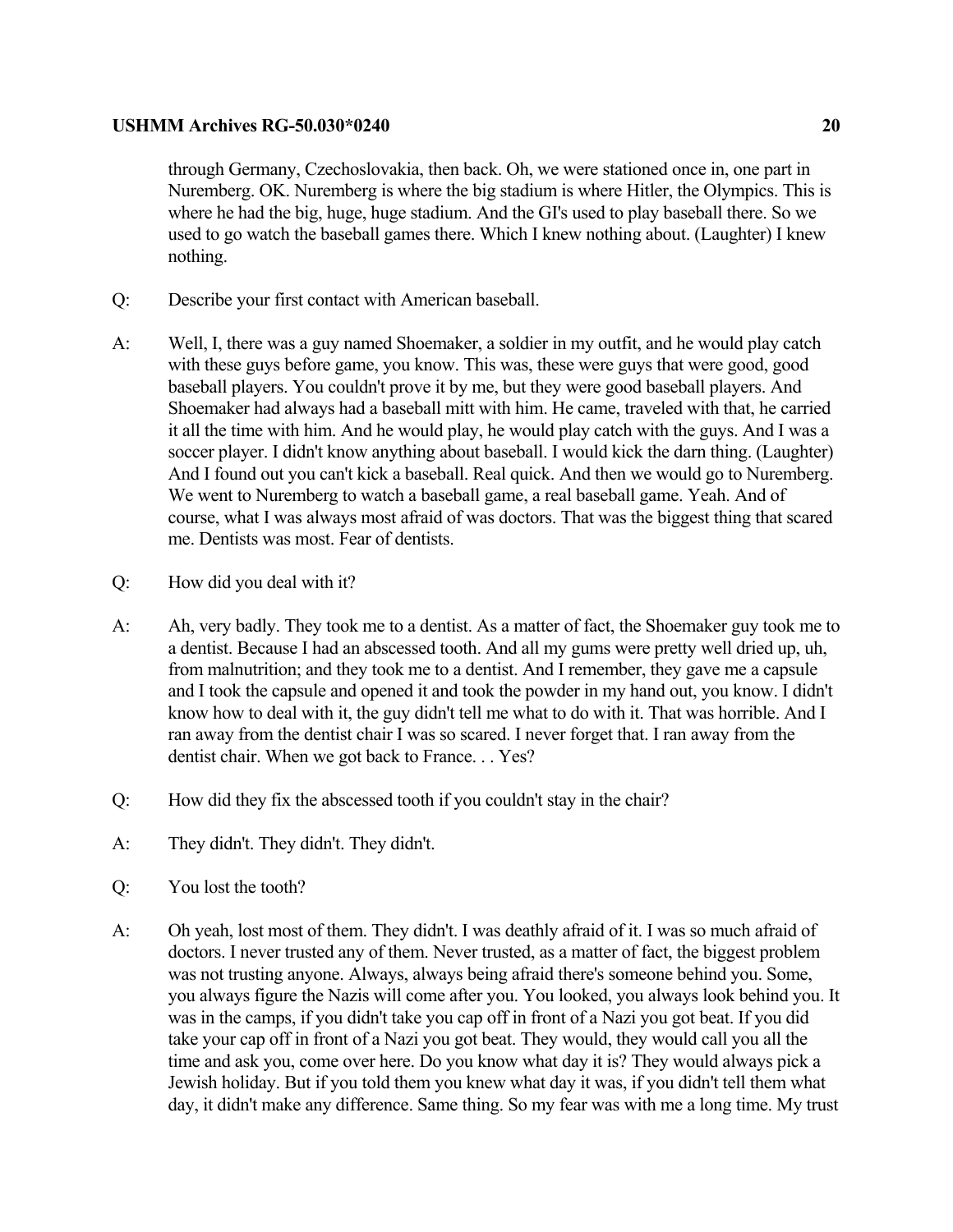didn't come back to me for, oh my God, for, forever almost. But I was very, very lucky that I was picked up in the outfit I was picked up in. Because when we got back to France, we came to a camp called Camp Lucky Strike. And Camp Lucky Strike was a camp for all the GI's that were on the way home. It was like a tent city. The whole camp was loaded with tents, and the GI's would stay here until their their turn came to be taken to Le Havre, France to be put on a ship to go home. So one of the guys took a picture of me and this, this is me in the Army, and this was the (conversation) this was the, the first American picture I have of myself in an American uniform. And I stayed in this Camp Lucky Strike until September 1945 when my outfit was taken to Le Havre, France and me with them, to be put on a ship, a troop carrier called "James Parker". And our commanding officer whose name was Lt. Colonel Conrad B. Sturgis (ph), a West Point man, he practically made the decision to put me on the ship with the unit, with unit and take me home. Home where? Oh, by the way, I'm going to have to retrack a little bit because I didn't tell you. By then, I already knew of the family I had left. My father's youngest sister lived in Detroit, Michigan. I didn't know, I knew she was in America, but I didn't know where, see. But nothing was done yet in 1945,  $\overline{\text{SO}}$  . . .

- Q: How could you have found out where she was?
- A: Well, I gave the Army her name, her married name, because this is where by sister went to school in Vienna. She was from Vienna. And she arrived in the United States in 1939. And my father's younger sister whose name was Ethel Shotten,  $S - H - O - T - T - E - N$ . She was married to a man named Rudy, Rudolph Shotten. So when I gave the names to the Army, the Army and the Red Cross started to look. Put ads in the paper. Here we have this and this guy, born such and such a place, area, and then I would say about two or three months later, I get a letter from my aunt. Where she lived. So the commanding officer came to me and said, oh, you got your ad, you know. What we'll do with you, we'll put you on a ship and when you, we're going to Boston, they were originally, the ship, the, the United, the, the force, the the outfit was going to Boston. And they were going to be mustered out. In the Army, they muster you out. And then, from there you go to, to Detroit and report yourself to, to Immigration Authorities he told. Well, we had a captain whose name was Captain Yogurling (ph); and he was a lawyer, an attorney at home. And he says, "Don't do this. Because if you take him there, they're going to deport him. He has to have papers and everything else." So what he did, before the ship sailed, they got my belongings, my duffel bag and everything that I owned, and the boys took up a collection. And I got, we had already changed our money, our money was already changed into American dollars . . .
- Q: Did you have money?
- A: Oh yes.
- Q: Where did you get it?
- A: Well, from the Army would give me "X" amount of dollars, you know, from the, from the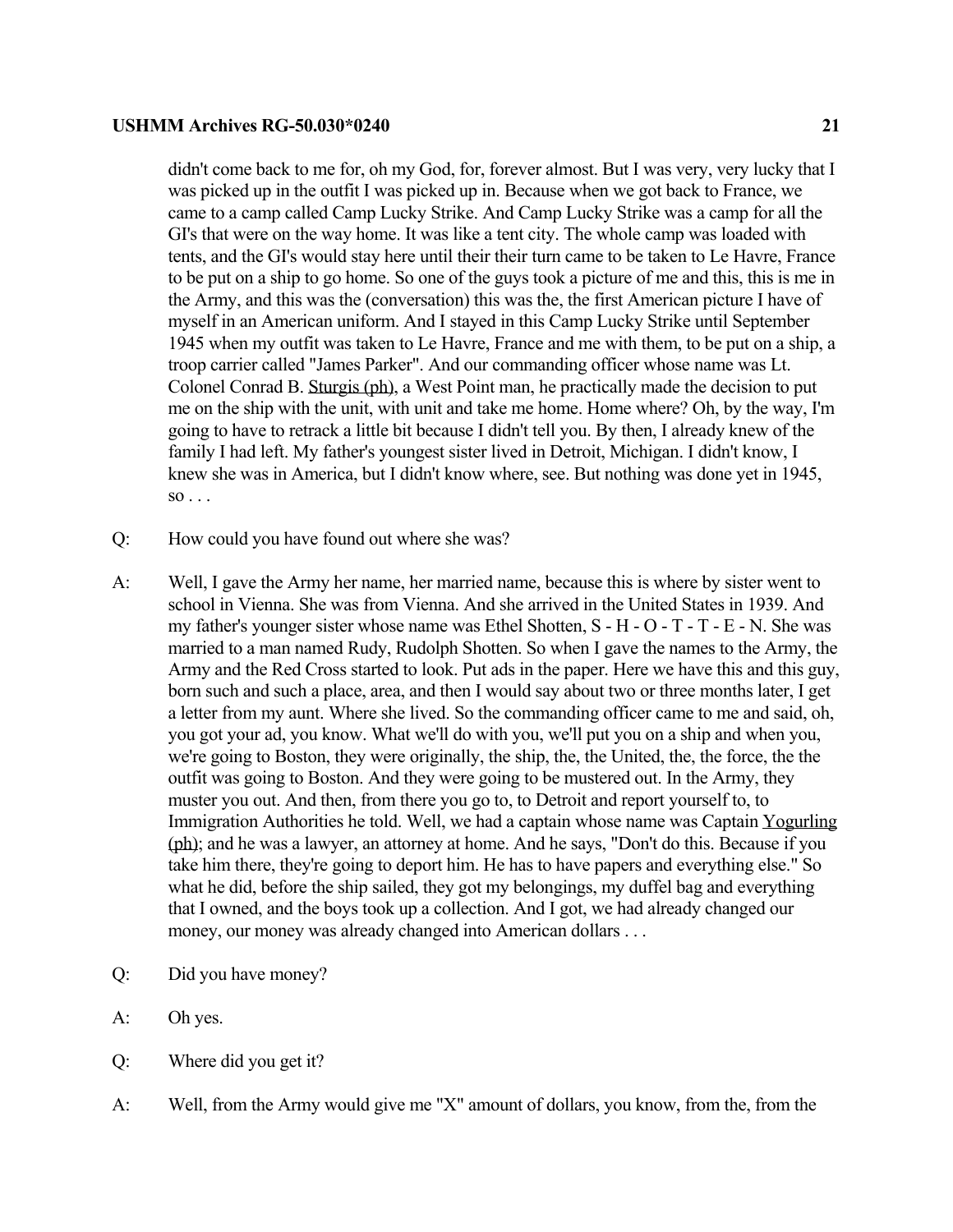cooks and from the captains. See, I worked the mess, the mess hall for the officers; and the...the colonel took a liking to me and, and he called me "Czechsky (ph)." So I was like his orderly so to speak. So they they took up a collection, and, and I had enough dollars to you know. So Captain Yogurling calls Camp Home Run which is in Le Havre, we were in Le

Havre already then, now we are at the docks, OK, to be shipped. Calls up the commanding officer in Le Havre, and they take me in there. And he says since you've got your aunt here, in the meanwhile nothing was done with my aunt other than a couple of letters, and I wrote to her and she wrote to me, and my, this was in September of, uh, uh, and I'd already found her. November 29th is my birthday so my aunt sent me a, a Bulova watch for my birthday. So that was my birthday present from my aunt, my first present. And they say they're working, I shouldn't be impatient and so on. In the meanwhile, while I'm in Camp Home Run, October 1945, myself and a, a Spaniard, a Spanish national, two of us, was sworn into the United States forces. We were sworn in by, by a major. A colonel. By a colonel, I'm sorry. And I had the papers for me ... I showed them to you. And when we were sworn in, and, uh, the other person, person's name was Raymond de la Fontana Quintas (ph). The only thing they made an error. They swore us in under regular Army form. So, there are two Armies, the peace Army is the United States Armed, you know, the Army that you, you, you are, uh, have to join when something happens like in the war you, you join, you are forced to join the service. You, you are being, uh, uh, elected to join the service. Like during the war, they, they take us in. And the other thing is the regular Army you have to be, a foreign, a non-citizen cannot join the regular Army. So the War Department sent our papers back. Attached to the papers were the proper papers. But in the meanwhile my aunt was working on my, uh, coming to the United States. So the colonel says to me, you don't want to join now, cause you're going to be shipped to the Pacific to replace the forces. So this, that's what happened to Raymond de la Fontana Quintas. He was sent to Far East and he became a regular Army person. He joined after, I mean he joined the Army of the United States, and after that, he become a citizen, boom, right, right now. After you, after you're sworn you're now a - they also swore you in as a citizen in those days, in war time. So, I didn't join. But they gave me a job at Camp Home Run, in the, in the camp, to be in charge of the officers' laundry and dry cleaning. And dry cleaning was done with gasoline. You soak it in gasoline, and then you hang it up. That was the dry cleaning. Laundry was done in, in, in the wash tubs, and I was in charge of that. And I stayed there until my aunt wrote a letter that there is a very strong possibility that I will be able to come sometime in the Spring of 1946. They're working on it. The only thing is she said you need, you need all the papers. You got to have a passport, you got to have a birth certificate. And I had none of that, see. So the Army gave me a furlough to go my home town. And that wasn't easy either, because I was in France, and Slovakia was in a Russian zone. So I got to Regensburg, Germany, and there the Army, uh, applied for the Russian zone, to let me come, to let me go across to Slovakia on the train. I come to my home town, which is Topol\_any. Go to City Hall, tell them who I was. They tell me, "All Jewish records were destroyed." But they knew who I was. So I got nothing. Got back on the train. Came to Paris. Went to the Czechoslovakian Embassy; and they gave me a passport, no birth certificate. Went back to Le Havre, to Camp Home Run; told the captain what happened, told the chaplain what happened, and they all started to work on all my papers. I got a judicial record from the Army, a record of what I did in the Army, and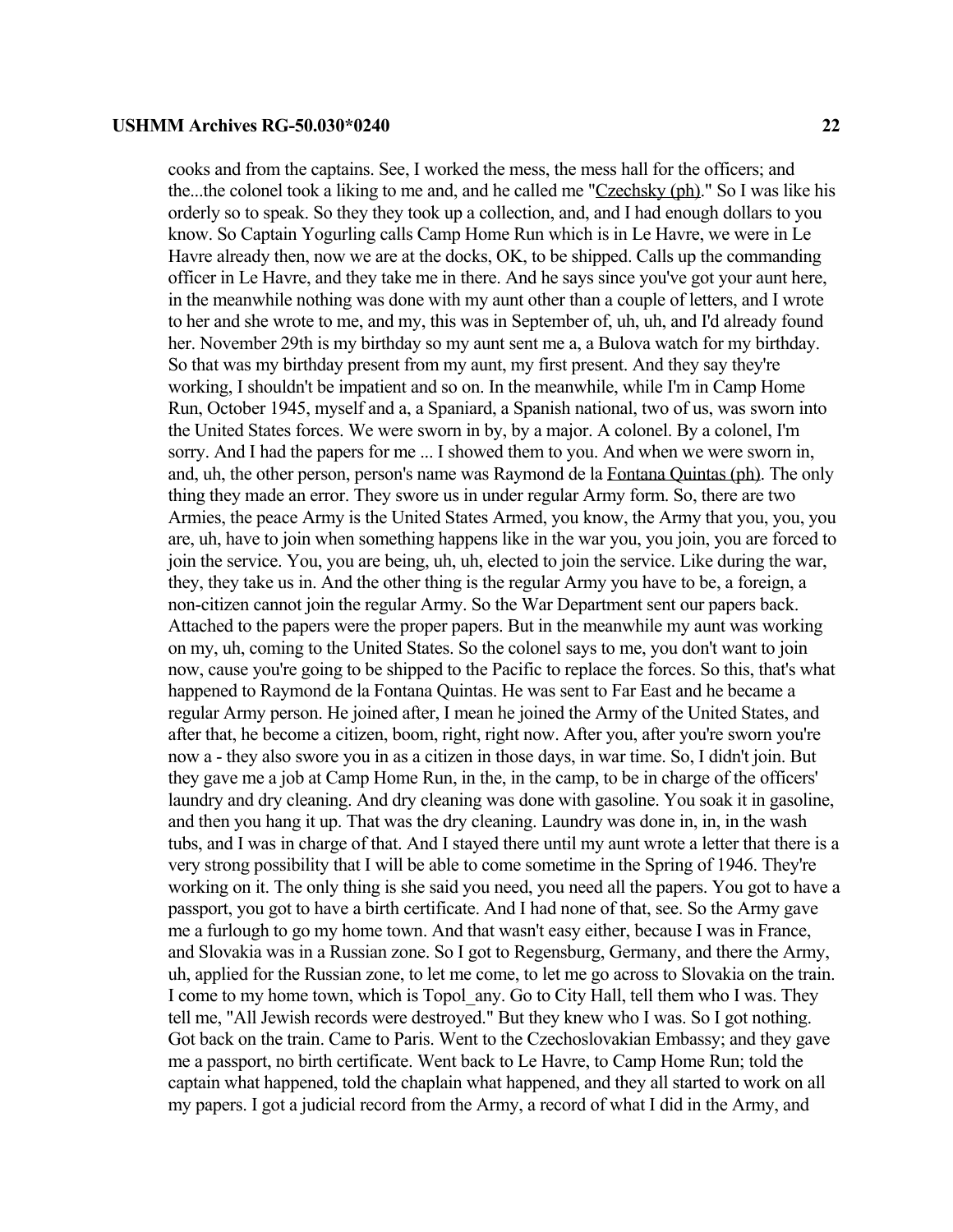that the uh Ambassador should uh accept this because of I, and my stay in a concentration camp and all the records were destroyed. However, passport I got from Czechoslovakian Embassy. That's the only legal paper. You know how I got this passport? I gave the guy a carton of cigarettes, I remember that. And I needed three photos. So in Paris he tells me where there is a photographer on the street. Right around the, the Embassy is this, you get three photos over there. And I, I looked like a scarecrow in Army uniform and, and, and in fact, I, I, I, this is the uniform I took a picture, my passport picture in. So I ran, you know, this this is the kind of uniform, this, this is what, this is a little better. The other one I look like a scarecrow. So I got this, everything together. Come back to the Ambassador. I gave him a carton of cigarettes, he gave me the passport. Went back to Le Havre from Paris. Now I'm ready to go. Now I'm waiting for my aunt to get all, everything together.

- Q: We have three minutes. Let's pull it together.
- A: OK. So what happened, I got to Le Havre. The captain made arrangement for me to go outside of Paris, a place called Maison Lafitte, to live with a Red Cross Field Director, waiting for my aunt's, all, everything the Army had done for me. And May 10th, 1946, I got on a plane. Came to New York, came to some friends that knew my family. From there I went to Detroit. And about a year later, I had met a young woman, young lady, also survivor, whom I married a year later. We are now the proud parents of four children and four grandchildren. And as we say, uh, among the survivors, from ashes to life. (Pause) This was tougher than, uh, tougher than talking, than lecturing, I'll tell you. (PAUSE) I couldn't take any more of it.

## (Conversation)

- Q: Could we just do the pictures?
- A: What pictures do you want to do?
- Q: All the ones . . .
- A: We didn't do this one.
- Q: Hold that one up just so he gets it and describe what it is?
- A: Uh, this what the Nazis called the Orchestra Platz, the Orchestra Place where the band, the finest musician, uh, Jewish musicians, from every European country, would play at the entrance to the, in and out of the camp, as we were marching to and from work.

(Technical Conversation - Pauses)

A: Which one should I show next?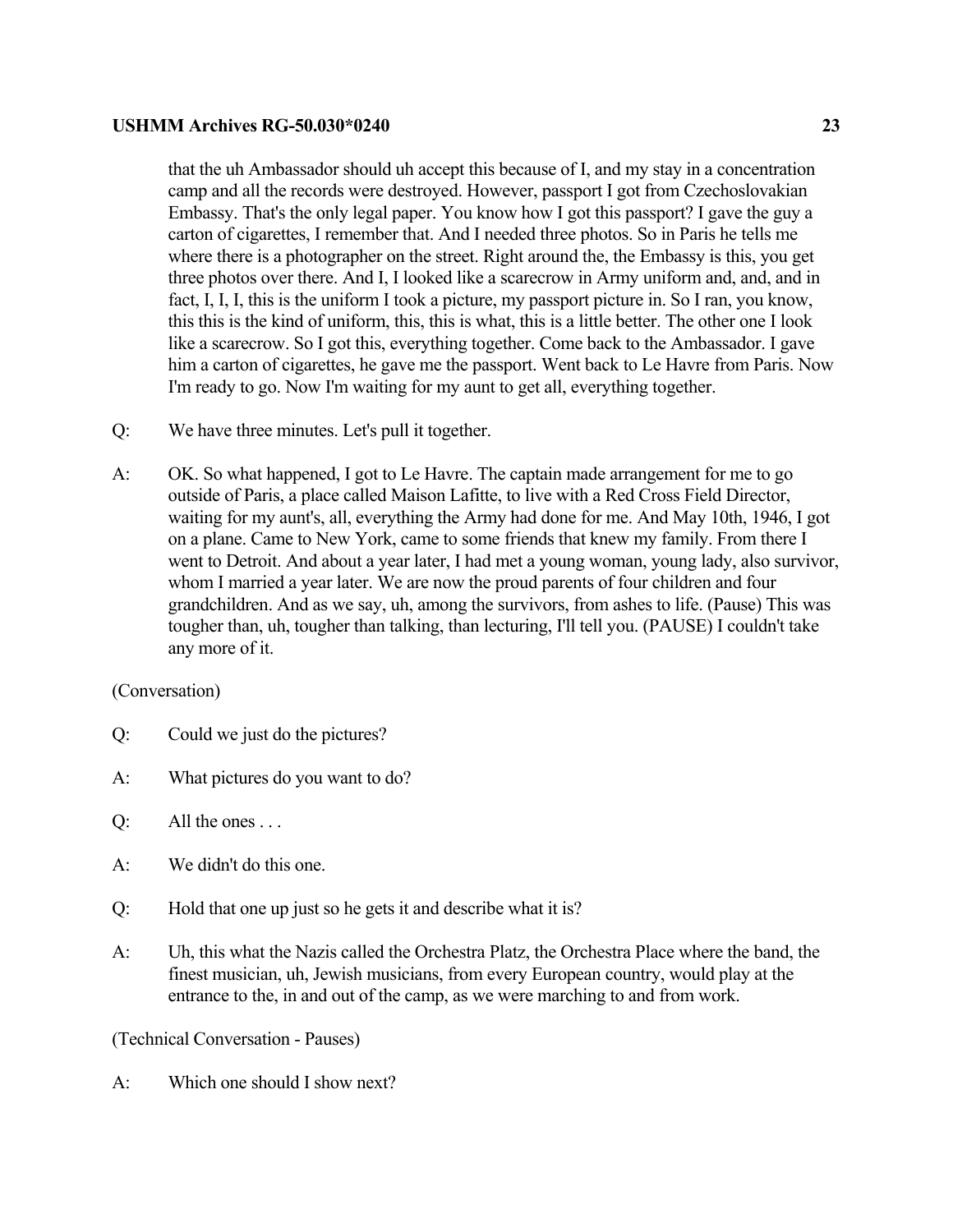- Q: Uh, let's do it in order. Let's do the camp . . .
- A: How's is that. This is the original crematorium in Auschwitz I. Which by the way is still standing. Very primitive. The ones they built after that were the death factories in Birkenau. Auschwitz II. Oh, there's a small photo--I don't know if you can do anything with that at all.

## TECHNICAL CONVERSATION

This was the first American unit that I ran across that, I got this in Dachau, outside of Dachau, and one of the GI's gave it to me. And I've been carrying it ever since. As you can see, the cattle cars there, this is where all the bodies were unloaded. Of course, they un, unloaded by the, the Germans. The GI's brought the Germans to, to show them what what was going on, like they didn't know. (Pause) Well, this is the entrance to hell. This is Auschwitz, entrance to Auschwitz, "Arbeit Macht Frei," which by the way, Birkenau also had a sign, "Arbeit Macht Frei." They all had "Arbeit Macht Frei." But this is the first one that I've seen, I'm, that I came to. (TECHNICAL CONVERSATION) All right. This - the happy times, the American Army and Mike Vogel.

- Q: Next picture.
- A: I don't think so.
- Q: You have one more. Of you in the Army.
- A: Oh, the tent city! My goodness gracious. Well, I should have shown that one first. This is in Camp Lucky Strike. This in France, in a farm country in France, that we waited for to be taken to Le Havre, France to be loaded on to ships to go back to the United States, except I stayed for another few months.

End of tape #2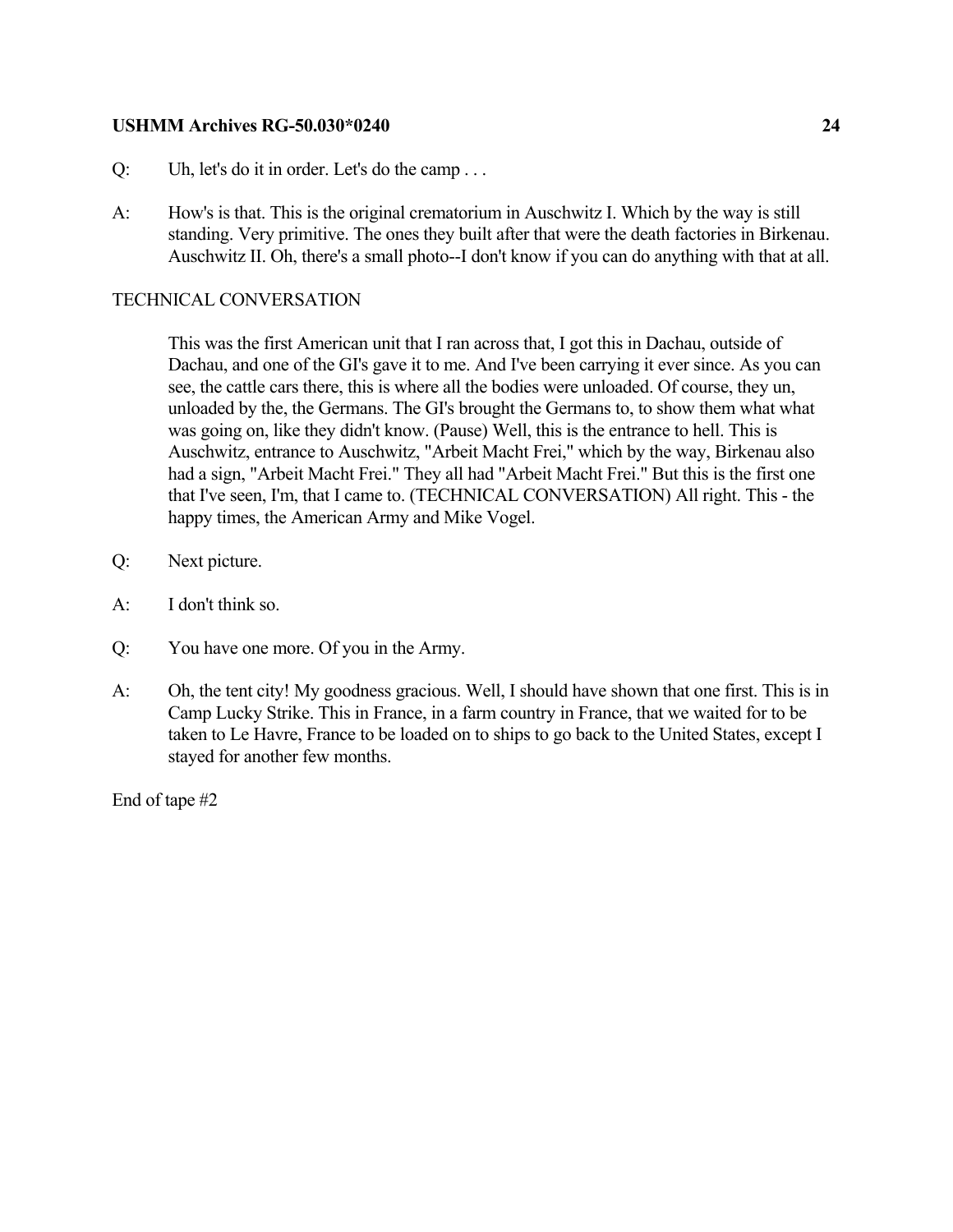#### **TAPE # 3**

## TECHNICAL CONVERSATION

- Q: We're picking up with the third tape, and we're going back, and you had started to tell me during the break, uh, about Heinrich Himmler coming to the camp. Could you tell me about Himmler and tell me about the preparations for him?
- A: Yes, uh, this was before Birkenau was built. Actually, they were building Birkenau. We didn't know it, I didn't know it at the time, what was going on. But Himmler came there, and before Himmler came to Auschwitz, the camp had to be cleaned from, from top to bottom. The streets of the camp were swept. They got rid of all the Muselmanns, all the skeleton-type people. And we all went to be disinfected. We didn't know why. We didn't know who Himmler, we didn't even know, we knew of Himmler from before, but we didn't know why he was coming or what was the reason. The only thing we knew that it was a big, big Nazi officer coming and we were beaten by our Blockältesters to get, get to the disinfectant area. And this is the way they disinfected us. They would take our clothes and put them, take them away from us and gave us new sets of striped uniforms with our numbers sewn back on the left breast and the right, right pant leg. And we went to a disinfecting area. Small shower, shower with hardly, hardly any water pressure, but they would swoosh (ph), swoosh (ph), swoosh (ph), spritz (ph) us, uh, with some sort of a disinfectant, and then they would dress up, and when the time came from, for Heinrich Himmler, for the big-wig Nazi, to come to Auschwitz, to the, right to the camp, we were all lined up in front of our barracks, in front of our blocks. The Blockältester made sure that we're standing straight, we're clean, and he found one Polish Jew, Jewish boy, one of the buttons was missing of his tunic, of his jacket. And this Blockältester, Mietek was his name, M - I - E - T - E - K. Mietek. He was a murderer. He was a Polish, uh, uh, murderer. He was our Blockältester, and he, he pride himself that he could kill one person with a blow to the proper area in his neck. So he could kill him. And this poor, poor Jewish prisoner, Jewish boy got murdered with one blow and taken away from there. And the camp was standing still, holding for Heinrich Himmler to come and inspect the camp. I will never forget. I, I, in my time in Auschwitz, Himmler came twice to Auschwitz, but I will never forget with this happening in my block, this, this murder in front of my block when Mietek, Mietek murdered him. And there were number, there were more than one person like that. There was one other, a German prisoner they used to call Monkey Tin (ph). He was another one. Mietek and Monkey Tin would have a bet who can kill more people with one blow. And that's...this was Himmler's visit to Auschwitz. That's how they cleaned up the camp. First, they got rid of all the people that didn't look well enough. The streets were swept, the barracks were cleaned. Of course, Himmler never went into the barrack. The only thing, he came is just march with the Lagerältester whose name was Rudolph Hoess by the way.<sup>[2](#page-26-0)</sup> Rudolph Hoess was the commandant of Auschwitz. And this commandant of Auschwitz, Mr. Rudolph Hoess, would walk with Heinrich Himmler and other lieutenants, their... their lieutenants, and just go from barrack to barrack on the

i<br>L

<span id="page-26-0"></span> $2^2$  Rudolph Hoess was the commandant of Auschwitz.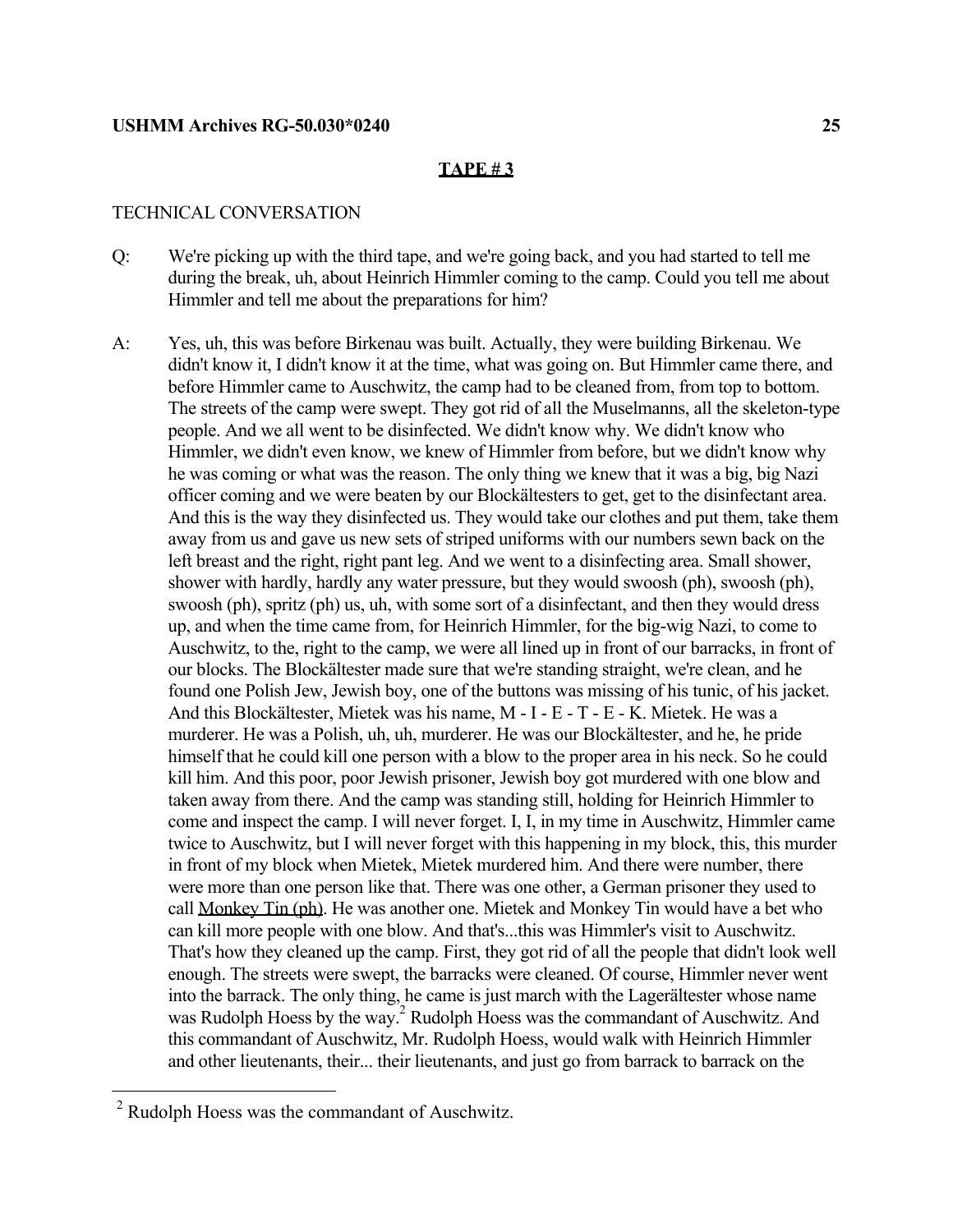inspection. Yes ma'am.

- Q: We would also be talking about Mengele and could you tell us about your meetings with Mengele? I gather you did so often.
- A: Yes, well, Mengele arrived to Birkenau, not to Auschwitz, in May 1943. I still remember when, uh, there too a big fuss was made about the doctors. The doctors were the ones. Because in all the Krankenbaus, all the, all the sick bays, where ever they put prisoners, there never doctors. The only reason doctors came there is to make a selection in who was no longer was fit to be kept alive or selected to go to the gas chambers. And they had a holding, they was a 7, 11 block in Birkenau. Block 7 in Auschwitz. And this is the block that they would take prisoners that were already on their way, on the to the gas chambers, gas chambers. And they would hold them there until they had enough, and then they would just walk them in Birkenau to, to the crematorias. So, but mostly I remember Mengele, first about the Mengele selections in the camp, OK. Of course, we didn't know when the selection would be. But all of a sudden, in most cases on a Sundays, cause everyone was in, in the camp. The whole camp was taken out to Appellplatz, to roll call place, lined up in rows of five, stripped naked, and your clothing was dropped by you in front of your feet. And Mengele, with the, with the Lager... Lagerältester, who was a prisoner, and the Lagerführer, and also the commandant; they would go from barrack to barrack, block to block. And behind Mengele was a prisoner registrar--a Schreiber what they called--and as Mengele would, this is how, how it would be. You in a row of five, always in rows of five. The first five, step forward. Mengele would walk in front and in back. As he walked this way, left or right, left or right, and those who picked up their clothing were still staying alive, because, we didn't know, we found out later how it worked. First, first time, second time, you didn't know which, what was going on. If you living or if you going to die now. Those who left their clothing were taken into a holding block and Mengele's selections would last practically all day because by the time he completed - Birkenau was a huge camp - by the time he completed the whole camp, OK, after he finished the camp, those who of course the clothing stayed behind were taken into another block and waited until everybody was taken from all, the whole camp, then they were standing there. You could hear them yell, scream, and beg for water, beg for, for help. They knew where they were going see. See, and those of us who stayed, we picked up our clothing. Then with whips and sticks by the SS and by the Kapos and by the Blockältester, by the Stubedienst, all the big-wigs of the prisoners and the SS, we were beaten into a, uh, shower area. And we bundled our clothing with a piece of wire with the number outside and threw them in a huge gas chamber, in, in a room, where Zyklon B gas was put on the clothing to disinfect the clothing. They disinfected the clothing while they disinfected us. Spray a little water and they sprayed us with some disinfecting, uh, water, some sort of a disinfecter. And then they opened the gas chamber, the room where, where the clothing was, and you started looking for your clothing. But the gas fumes were still there. And I'll never forget, I got weak and dizzy from the gas fumes one time. And, uh, I was fainting and my friend, Buchler and Fisher, which I mentioned before, grabbed me under their arms and took me outside and ran me back and forth, breathing for air. And that's how they got me through. That's how I came out of that. I already had enough gas in me so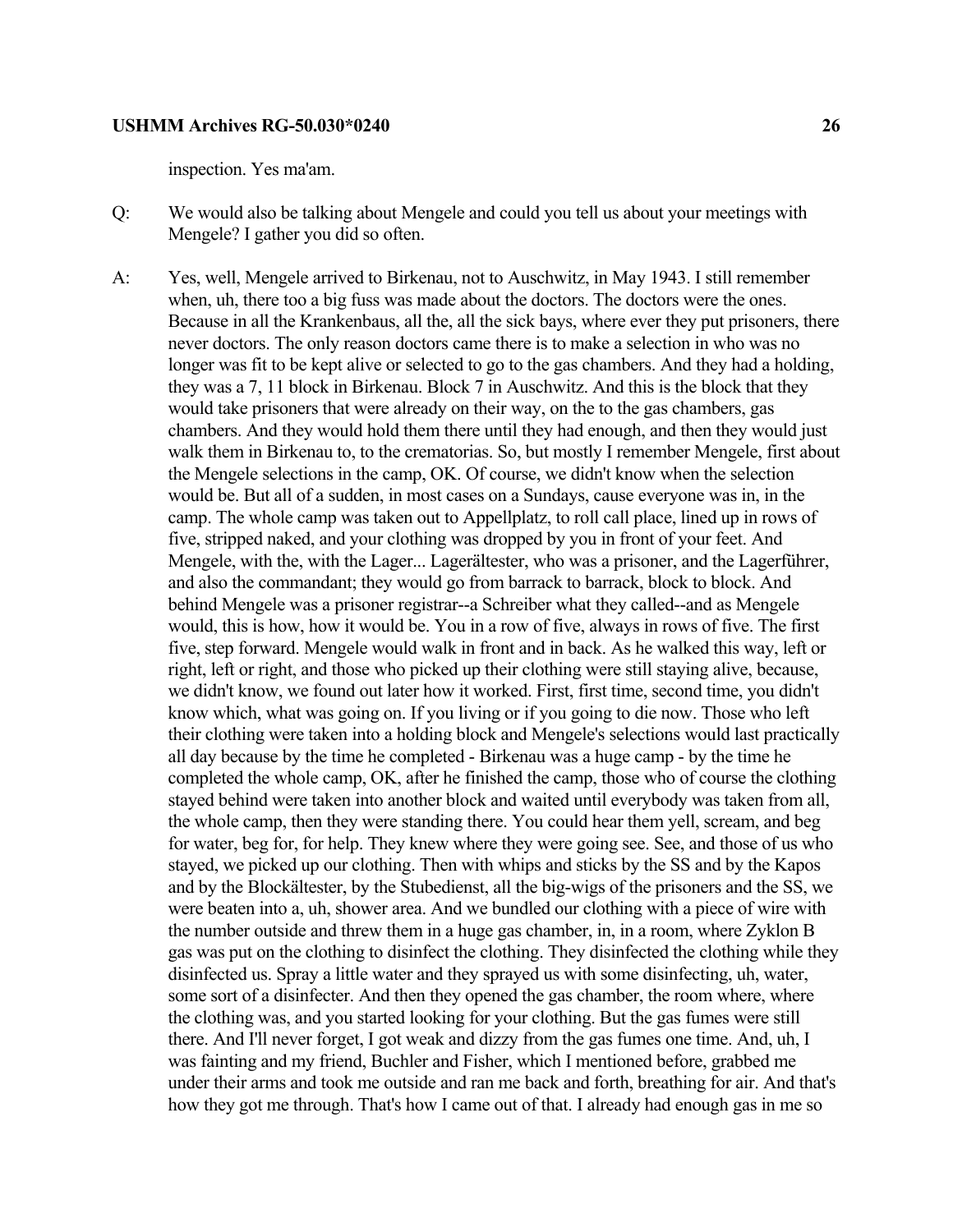if, if those two boys weren't there I wouldn't be alive. I would have died right there. So we picked up our clothing, we put our clothing on, were taken back to the barracks, back to our own blocks. The other thing I remember about Mengele very vividly is when the transports were coming in. He was the one who would be in charge at the railroad, at the siding, at, at what they, the Nazis called it the Rampe, the ramp. When he came to the ramp, the first thing he would do when he, when he, he had the people lined up, the able-bodied ones, he would get rid of those first. He would ask them, how old are you, what is your profession, what is your name, \_\_\_\_\_\_\_\_\_\_\_\_\_\_\_\_\_\_\_\_\_\_, what is your profession and how old are you. And left, right, left, right and so on. After he got rid of all these, of course, another thing he was looking, pregnant women and twins. We really didn't know what he was doing with them at the time. But he would, he called them "Schlingen" (ph) [Zwillingen?], the twins. He would take the twins into his area. I would see Mengele every transport and especially in early May 1944 when the Hungarian Jews were brought in. When the Hungarian Jews came, Mengele was there constantly. He had a motorcycle, and he would ride in the camp, up and down the camp, just looking, on the motorcycle, looking for anything that he wanted to look at. Of course, we didn't know what he was looking at. Always afraid of this man. I can still remember his, his piercing eyes and he'll, he'll, Mengele had dark hair and when he, when he, there were two people that we were deathly afraid of. Actually three. Palich (ph) was one. Palich was another one who was. He, Palich actually did this. Palici's favorite thing was to do to line people up in Auschwitz--Auschwitz I-- against the wall to see how many he could kill with one bullet. A friend of mine, close friend of mine, knew of Palish quite well. I didn't know much about Palish except I knew who he was, that he was a murderer, and he also ride, rode a motorcycle. He would line up people, two three people in a row, see how many he could kill with one bullet. Lined them up together. And the third person, who also came in '43, actually end of '43 I think, whose name was Hauptsturmführer Moll, M - O - L - L. He became in charge of the crematorias. And also, he also was the mentor of the pits, the pits that they were digging because the crematorias couldn't, couldn't hold enough people, burn and gas enough people fast enough. So he used the pits to burn the people. But the pits didn't work well. Because I remember the Greek transports that came and and he, he took some of the Greek boys working the pits and with bare feet they were, they were stomping the hot ashes for after the people, the hot coals after the people were, were burned in there. And the bodies just kept, kept coming back up.

- Q: To come back to, you were talking before about twins. You had mentioned a particular set of twins.
- A: There was a French set of twins, French boys. One was already there already, Mengele already had him. And, I remember when they came for the second set...second guy, second person, the second twin, this poor boy yelled and screamed. Oh yeah, I still...I can still just about hear his screaming, screeching, as they were taking him. The Nazis came, the SS came to take this guy to Mengele. And they took him. That's the last time we've seen him. He was castrating the boys, lot of boys, too.
- Q: Did you actually see any of the experiments?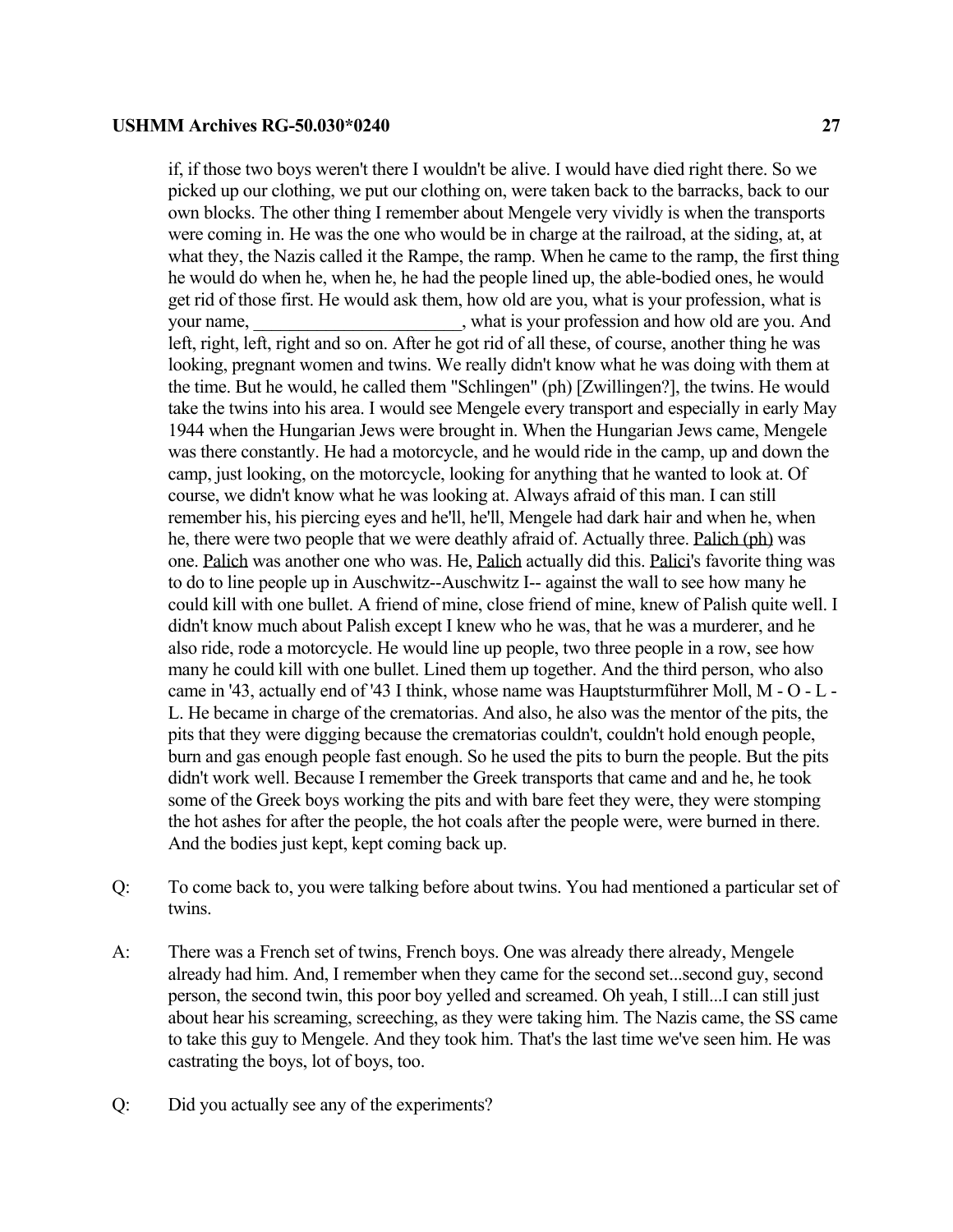- A: No, I didn't. No. None of us have. There, oh, I shouldn't say none of us have. There was some doctors, prison doctors that worked with Mengele, but of course, we didn't, we didn't have anything to do with that.
- Q: What happened with the pregnant women? Do you know?
- A: Only what I heard from, from people that were connected, that he was, uh, trying to, uh, uh, force the labor out, to pull the babies out of...out of their wombs. I heard that from from other people. And we knew girls that that worked...worked in Canada that also knew some girls that worked closer to the, to the Krankenbau area so a lot of times when Mengele worked in some of the sick, sick bay - he had a room, he had rooms there where he did the experimentation.
- Q: You talked about one other person, um, and that is the man whom you identified for OSI. Can you talk about him and give us his full name and what did he do? What did you testify?
- A: His full name is Hans Lipsky (ph). He's a Latvian. Latvian national. He was an SS guard in Auschwitz. He worked the railroad sidings where transports came. He was a murderer. He was a killer. To him, I...I remember, not only him but people like him, when transports came, transports came, we would sometimes unload the children. And take them off the train, off the cattle car. I remember one of the boys holding a little child, a little baby, and he takes out his pistol and shoots the baby in the, in the prisoner's hand. There was another one, Untersturmführer Otto. There was a Graff and another one whose name was Hans. Hans would whistle, uh...uh, operas, and at the same time would murder these poor people coming off the train. Just right on the tracks. Right on the railroad siding. This guy would sing and, and murder. I seen him once kick a kid like a soccer ball, when the kid was crying. Kicked him from his mother's arms. And Hans Lipsky was a guard. He was not an officer, he was just a guard. A murderer, like most of them were. And most of these people when they, those who guarded the the tracks and railroad siding, would be drinking before they got there so that they were fortified, so that they could do, do this job better. That was their ration, this booze. And and I remember they they all had flasks with whiskey in it and they would just drink enough so they could be practically immune to anything that was going on. So I identified Hans Lipsky. It's been five years now. Uh, from the OSI came a person who was at the time the Assistant Director; because then there was Ryan, who was the main person, and Neal Sher was in command. He got my name from some, some other Auschwitz survivors, and he asked me if I could come to Washington to identify this person. I said, well I don't think I can get away you know, so fast, so he said I must travel to see some people, could I come to Indianapolis. This is where I live. Could you meet me at the airport. So he came on a Saturday afternoon, and I met him at the airport, and he identified themselves. He checked in, and then we went to his room, and in his room, he started to investigate. Started to actually interrogate me like I was one of the prisoners, one of the Nazis, the way he was going about it. And, uh, after, he wrote everything, whatever I told him, he, he had it down, he had a tape, and one of the last things that he did, in his briefcase, he had eight mug shots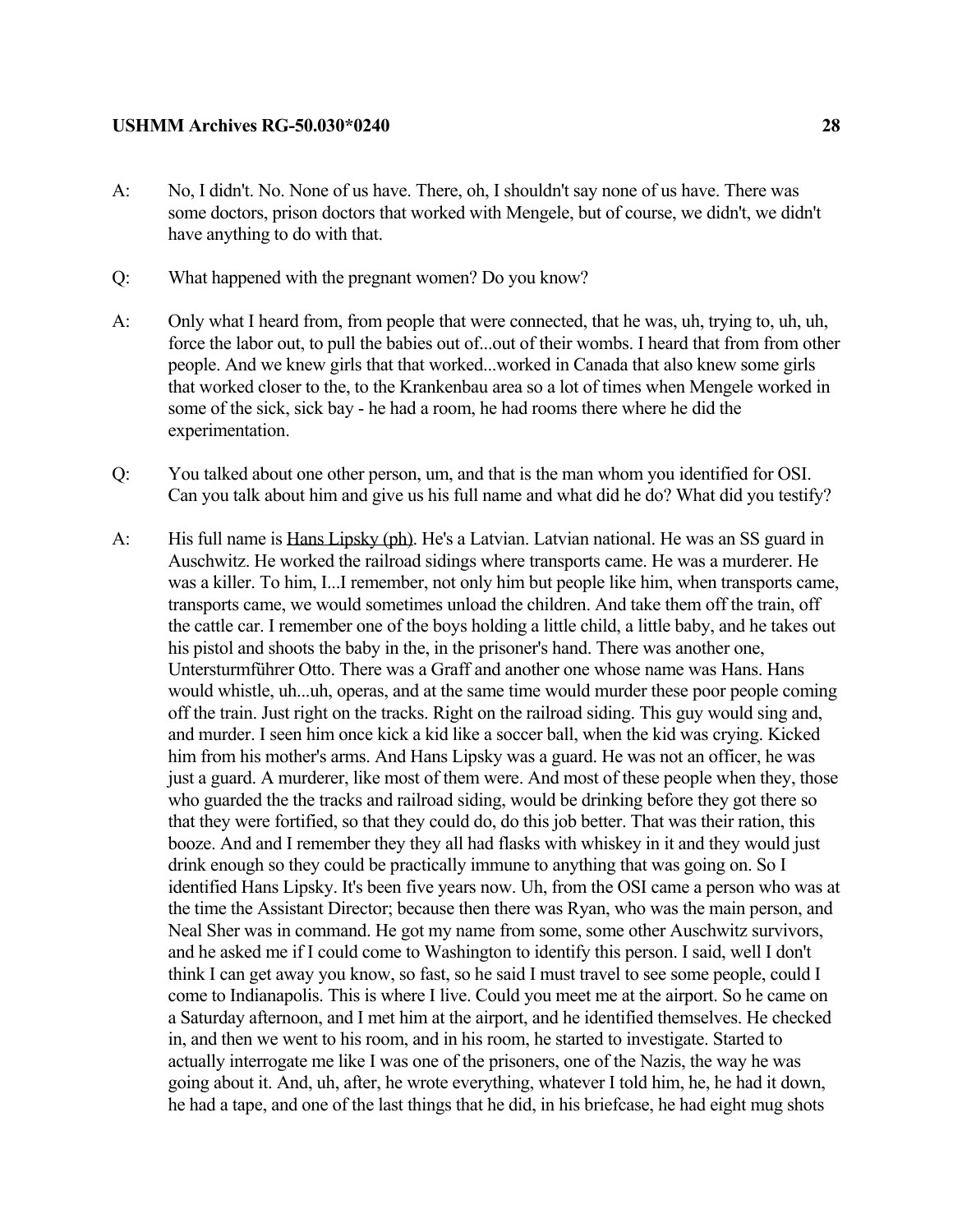of people. And he told me, I want you to study these mug shot, mug shots, and if you can identify anyone, I want you to put your finger on it and hold it there and I'll let you know what to do next. I looked at this mug shots, help photo of eight, eight mug shots, and they were marked from one to eight. And I looked, and I put my finger on number three. And I said, here is your man. And if I remember what I said to him, I said, and this is, this guy's name is Hans. And he said to me, Mr. Vogel, I want you to sign your full name under this photo, and date it. And all the other ones I want you to initial and date. And after I completed the, the paper work, he says to me, you have identified Hans Lipsky who's going to be tried in Chicago on such and such and such a time and so on. And the trial was due to be the day after Christmas. And on my way to work I was listening to NPR, National Public Radio, and they mentioned that Hans Lipsky elected to be deported instead of going to trial. He was deported to West Germany. When I got to work I got a call from Neal Sher's office. This Eli Rosenbaum was working for Sher and he gave me the call. He says, there is no trial. Hans Lipsky elected to be deported. He is being deported to West Germany. He's been by himself to West Germany but we do want you to know that if in case there is going to be a trial, would you be willing to go to West Germany. And that is the last, last thing I heard about Hans Lipsky. He is probably living, ah, a life of Riley in West Germany.

- Q: Anything you want to add to the tape, recollections...?
- A: Well, I give you a Sunday life in Auschwitz, for instance. Sunday was the day of rest for the Nazis, of course. But the damn day of rest was sport, sport with us. For us, it was shaving each other, trying to get clean; which was almost impossible because water was nonexistent in Birkenau. We shaved each other; and in summer time we tried to air our uniforms off, delouse ourselves with our hands, but that was not allowed by the Nazis. They would come and do calisthenics with us. They would make us go on our down below and do frog jumps, frog leaps. And then they would make us roll on the ground. Then roll back and forward. Do push-ups. Run. Get into the ditches into mud. Roll in the mud in the ditches. And if you didn't do it fast enough, you got beaten. And then they would beat us up because we were dirty. Or muddy. Everyday in Auschwitz, you never knew when your number came up. Another thing was to see when you went to work, when you went to slave labor, who was no longer there. Who was, who's left. And it became, it became like, like, like an animal. Oh, I'm, I'm living another day, or he's, he's no longer, and and you know, the worst part, that you couldn't cry for it. You couldn't cry. You couldn't cry in Auschwitz. You cried, you died. If you, if you, if you show even more weakness than you already had, you didn't survive the day. You know, I remember once, here's another one. I got caught in Canada Kommando picking up sardines and giving it to a girl. Gave this sardines as I was carrying the bundle, Nazi picks me up. And a Kapo came there and the Kapo starts slapping me around, starts beating me. So, for punishment I was put into a Strafkommando [**NB:** punishment brigade]. And how do I translate Strafkommando? Straf is a...is you being punished, "sin kommando." I don't know if it translates well in English. Always the Strafkommando consisted of, first of all, the Kapo of the Strafkommando was a murderer, a former German prisoner who was a murderer. He was our Kapo, our leader. And the job was cutting seaweeds in water, with two of us. It was, was a chain saw, it was a saw on a chain, like a, like a, how would you call it,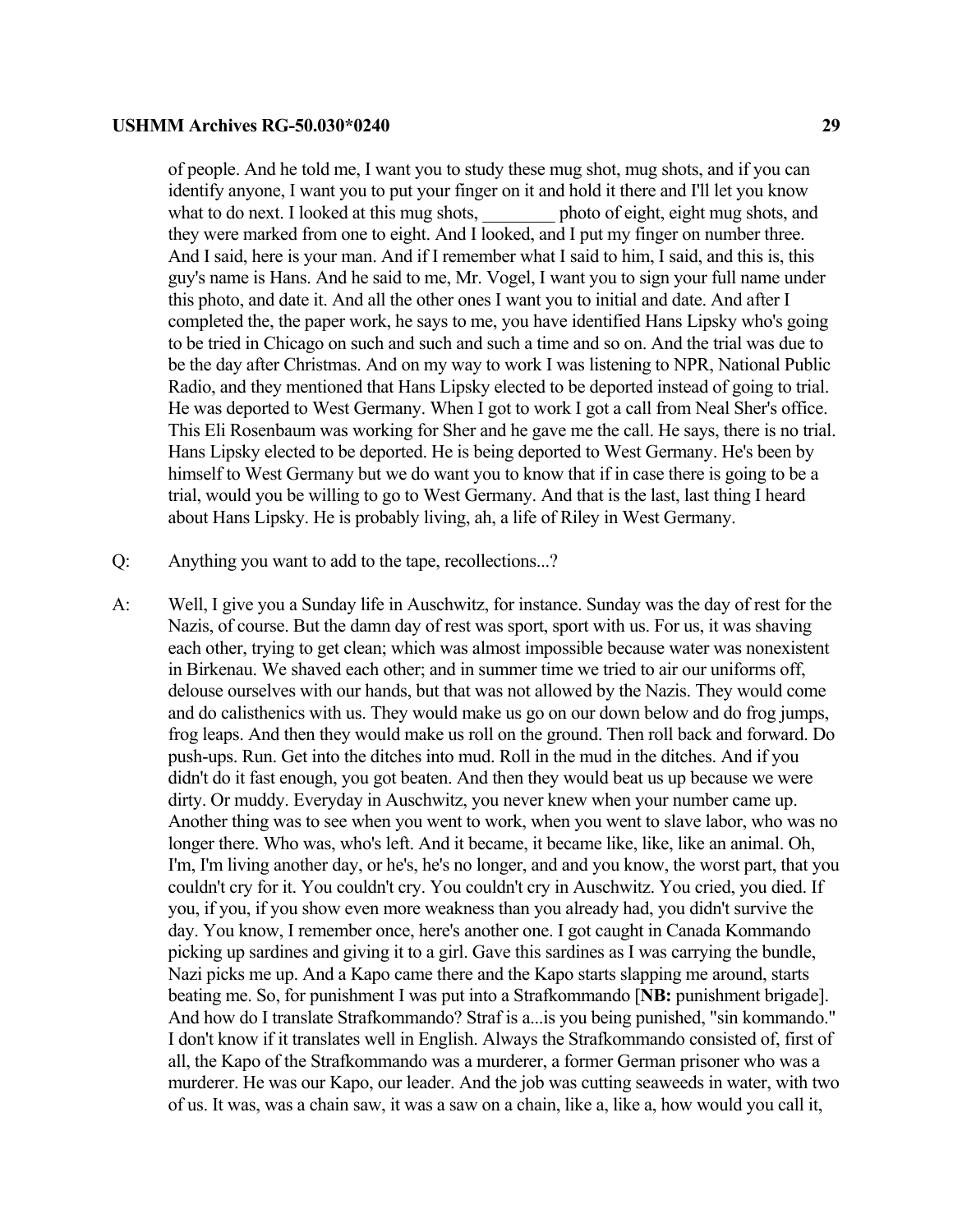like GK, that had sharp thing and you cut it. And what the Nazi would do behind us, they would send a Kapo, a Unterkapo...an Unterkapo, his assistant, and they would dunk our heads in the water to see how long we can stay in, under the water. I was there for two weeks, and one of my friends paid off with a kind of riches, he paid off the proper people. And I was taken back into Canada Kommando. And when I came back the SS man who caught me, the greeting would be such: Till next time, you old bandit, you still alive. And they, in a way, they say, oh, this guy survived. They, they were, you know, say, look, what else I can do with him. Another thing that you learned as you became an older prisoner, to be at the right place at the right time, which was not easy. They, Nazis, SS would say, \_\_\_\_\_\_\_\_\_. They would yell out, three men. You went, most cases one of you didn't return. They would kill you as you were doing some sort of work. And as you got an older, became an older prisoner, when an SS man called for three men, you would say, \_\_\_\_\_\_\_\_\_\_\_\_\_, cause they always meant three plus you. You stayed behind, because if you went again, your first time. I've got a mark on my neck here. I was hit by a shovel, on my neck. I thought I was going to be killed. That mark is still there. Also, when they called drei man, it was digging and wasn't digging fast enough, and the SS just hit me full force on my neck. And they indented my neck, and its been there ever since Auschwitz.

- Q: Did you ever think of escape?
- A: No, no, I didn't. When these two boys escaped, and when anyone escaped, we were in a way not happy about, about it. And again I must explain, we didn't know what was going on on the outside world. But the reason we were not happy because we suffered. We had to stand and on roll call until this poor soul was either caught, murdered, and then we were all beaten anyway. Because the Kapos and Blockältesters who were also out standing there at the roll call with us, they would be the ones who beat us because the Jew escaped, see.
- Q: You had said before about the misconceptions about Canada Kommando. Did some people believe you? Could you talk about that and talk about the woman that you mentioned?
- A: Well, uh, now, uh, you know, after thirty years not speaking about my experiences, finally, our youngest daughter Elaine, who practically made me do what I'm doing today, speaking on Holocaust, and the most important reason is because I want to bear witness because very soon there will not be an Auschwitz survivor or Dachau survivor and then Auschwitz will only be a legend. But I must be very blunt. I survived because of Canada Kommando. Good, bad or indifferent, I survived because I was assigned to work in Canada Kommando. But I must say that Canada Kommando was not just a group that worked unloading people. We were told before we went to the transport what is expected of us. If any one of us will ever dare to tell the people what is going on, will not live the day through. So now that I talk about it and I tell them that I survived and the reason, everyone survived for a reason, because in Auschwitz the Nazi law said that was no one can survive longer than three months on the food, the hygiene, and the work and and the torturing that he gets longer than three months. If you live longer than three months, you are doing something that is not according to the camp's rules. You either get more food someplace. You do get more food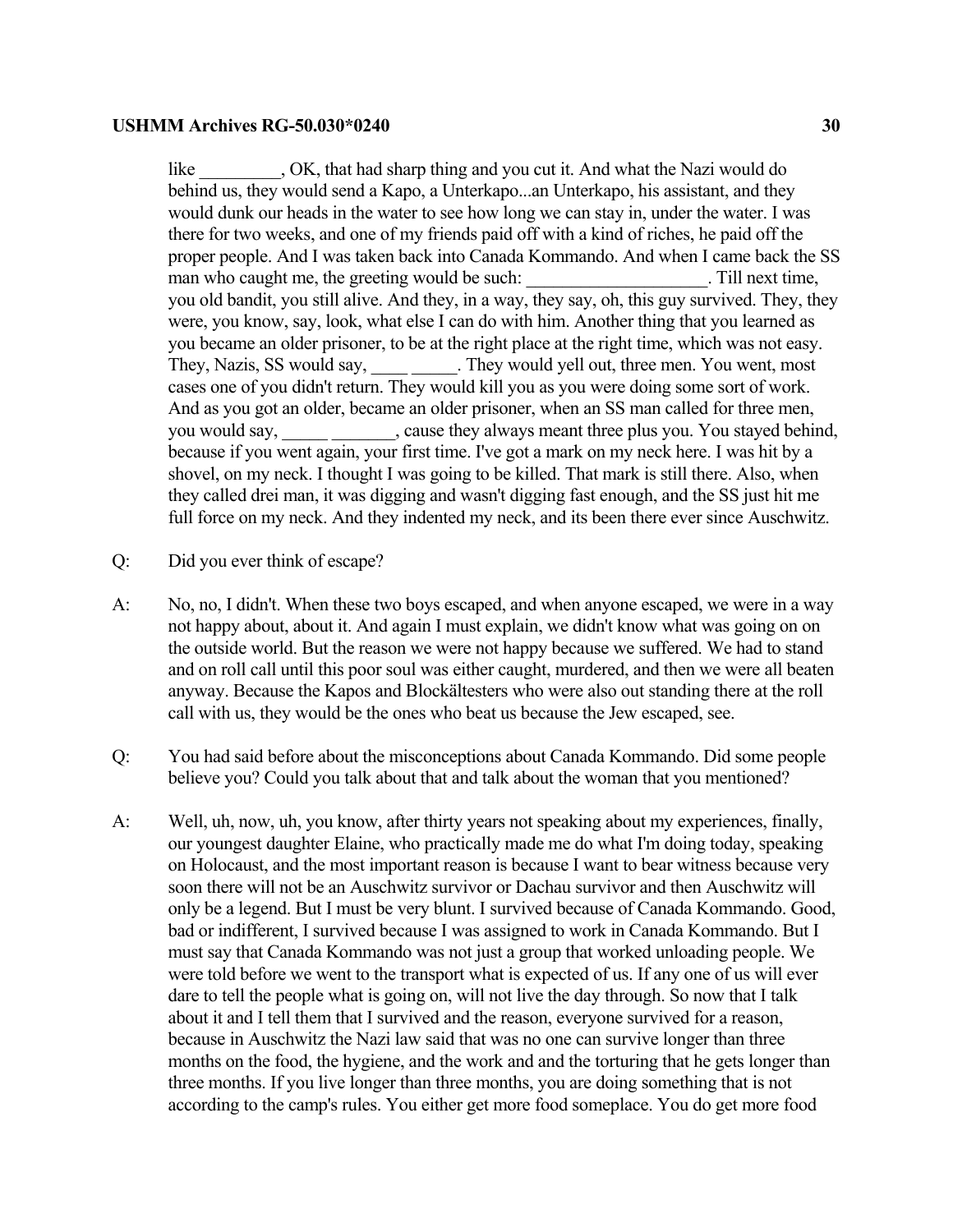someplace, or you have someone else helping you to to survive, see. So when I tell some people about Canada, I told, I was Bloomington at the Indiana University a couple of years ago, and I'm speaking to graduate students, a class of graduate students. They were learning Holocaust, teaching Holocaust there, and I told the group about Canada Kommando, and of course questions and answers are usually very strong, and I really am quite immune to the questions because I answer them exactly, right from the shoulders. This young woman told me that her mother told her than the Canada Kommandos in her mind were murderers. Murderers, because when she arrived to Auschwitz, it was the Canada Kommando who lined them up in rows of five and one of the Canada Kommando slapped her. And I said, "It is possible, but a Canada Kommando person was only doing what he had to do. If he didn't do it he was shot right on the spot. He was murdered right on the spot. And I give you another example, another little story. I remember a transport came from Theresienstadt, 1943. Early spring of 1943. And we were unloading this transport, busy, this was the busiest night I ever seen at the railroad, uh, siding. There was a young woman with a child with her. And the child was restless and and crying, and the mother was trying to calm the baby, calm the child--six, seven-year-old child. All of a sudden, the mother looks; and a Red Cross truck is moving towards us. And she's telling the little girl, "Oh, Red Cross is already here. Pretty soon we will be in our place." And a young Jewish Slovakian boy ran by there; and he told them, "Lady, that's not Red Cross. Take a look behind. You see the chimney. In one hour's time, you're going to be gassed. You're going to be burned." And she went and sees an SS officer and tells him that, this woman. She tells the SS officer about this man: "This man told us you're going to gas us, you're going to burn us." He said, "Look, Lady, he's a criminal. Don't...he's going to be dealt with." And he dealt with he was; because after we had loaded everybody, we all went behind the cattle cars and slowly they murdered him. Everyone of them just murdered the young boy slowly, just murdered the young boy slowly. Carried him back to Auschwitz on our shoulders. And the Red Cross truck. You know what the Red Cross truck brought? The Zyklon B gas cans. That's how it was carried into Birkenau. So that was the Red Cross truck. And there are so many things, you know, that...the...as I'm talking to you, there's just, you know, for a survivor, every survivor has a story. Is a story. The end is always, always the same. And every survivor survived because of something. Not because he was strong; because the strong ones were falling just as easy as, as the weak ones. And really, none of us believed you're going to survive that. It...it was...I'd been in Auschwitz two and a half years; and I was in--between Sachsenhausen, Auschwitz, Dachau, I was over three years just in concentration camp, plus so many months in, in, in Arbeitlagers (ph), work camps. So from 1939 to 1945, we all suffered and, uh, uh, because of the Nazi regime and you know, every survivor, we didn't believe that we're going to make it. There is no survivor that will tell you I'm going to survive Auschwitz. They never talked about it. You know what the main, the most important thing was, to go to sleep at night with a full stomach, so if you die, you don't die hungry. Another thing was in Auschwitz, "Organizierung"-- organizing. We all had to organize. We all knew how to barter. And of course, the resistance group, see. People say the Jews, we the Jews walked into the gas chambers like lambs, like sheep. Believe me, those of us who were there a long time, we had an underground organization, without radios, without anything. Communications such as we all knew how to communicate from the other camps, somehow or other. For instance, there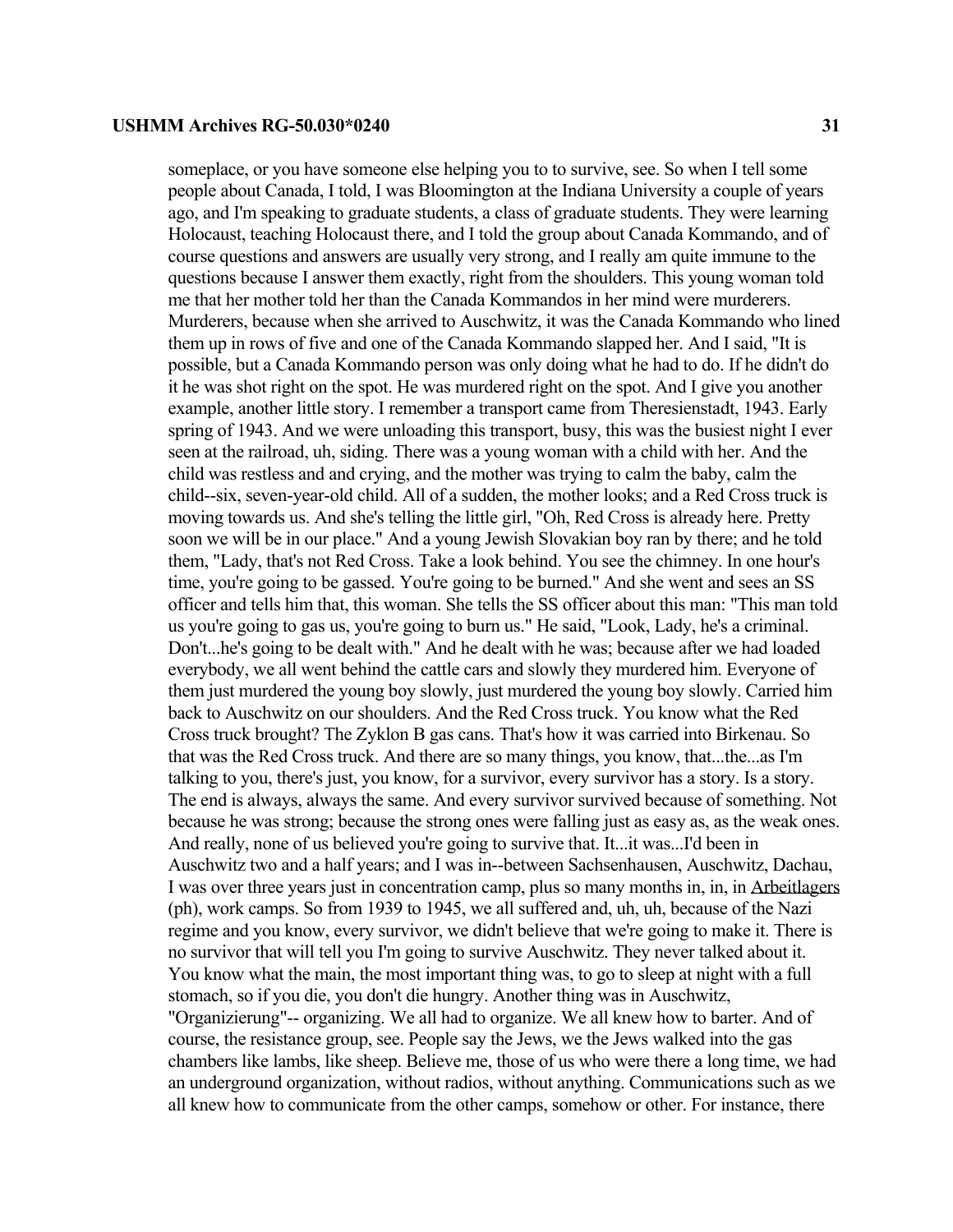was a Leichen (ph) Kommando, which was the people that picked up the dead. This man, he built a wagon, he had a wagon, and he built a false bottom. This guy's name is Joe Newman (ph) and he lives in Skokie. And he would carry things to the girls' camp, information. Information to person...you had him here not long ago, Erich Kulka. And Erich Kulka would carry it from camp to camp to camp, and to the resisters. To the girls that worked in munitions factory. Which was Kulka's job. Kulka did that. Kulka was the one who, uh, got the girls from the munition factory. And they got enough gun powder so the Sonderkommando blew up one of the crematorias. Of course, they were murdered unfortunately, they were killed.

- Q: Did you watch that?
- A: No, no. I did not. We knew about it but I did not. So you see, when, when people tell you that, uh, uh, surviving, those that survived, they are, they are a story, that's a different breed, and especially those who were in Auschwitz as long as I have been, as long as, you know, myself and the others, Kulka, Vrba.
- Q: Did you help to smuggle information and material?
- A: Absolutely. From, we used to bring...for the escapees, we used, we used to smuggle stuff in ourselves.
- Q: Talk about that.
- A: Uh, clothing for them, so they have civilian clothes. And that would be given to group such as Kraus and Kulka, that type of stuff. Shoes. And we didn't know why. OK. They didn't tell us these tomorrow, you know, you never knew who would - there was a Hebrew word, a Yiddish word "moser." A "moser" is a guy who tells on someone, who goes and snitches on someone. There was snitches among us. And the reason there was snitches, again, selfish, trying to survive that way. The Nazis, they didn't let them survive. They get their information, then they kill them.
- Q: Would you tell me the story, an incident where you smuggled things?
- A: I was very small, and my pants were kind of big. I would be lined with clothing, civilian clothing inside, after examining us, the clothing would be in an area as they put us in line, some of us snuck in and you put the clothing in your pants. And we snuck it in and someone in the camp already knew that I had it. But you see, it was a dangerous thing to do. Because the Canada Kommando was not only searched on the Canada grounds, we would also be searched sometimes at the gate. See. And if you got caught you got killed.
- Q: Who did you get the clothing for?
- A: The clothing would be picked up by a courier like, like, not a prisoner, who couldn't wore